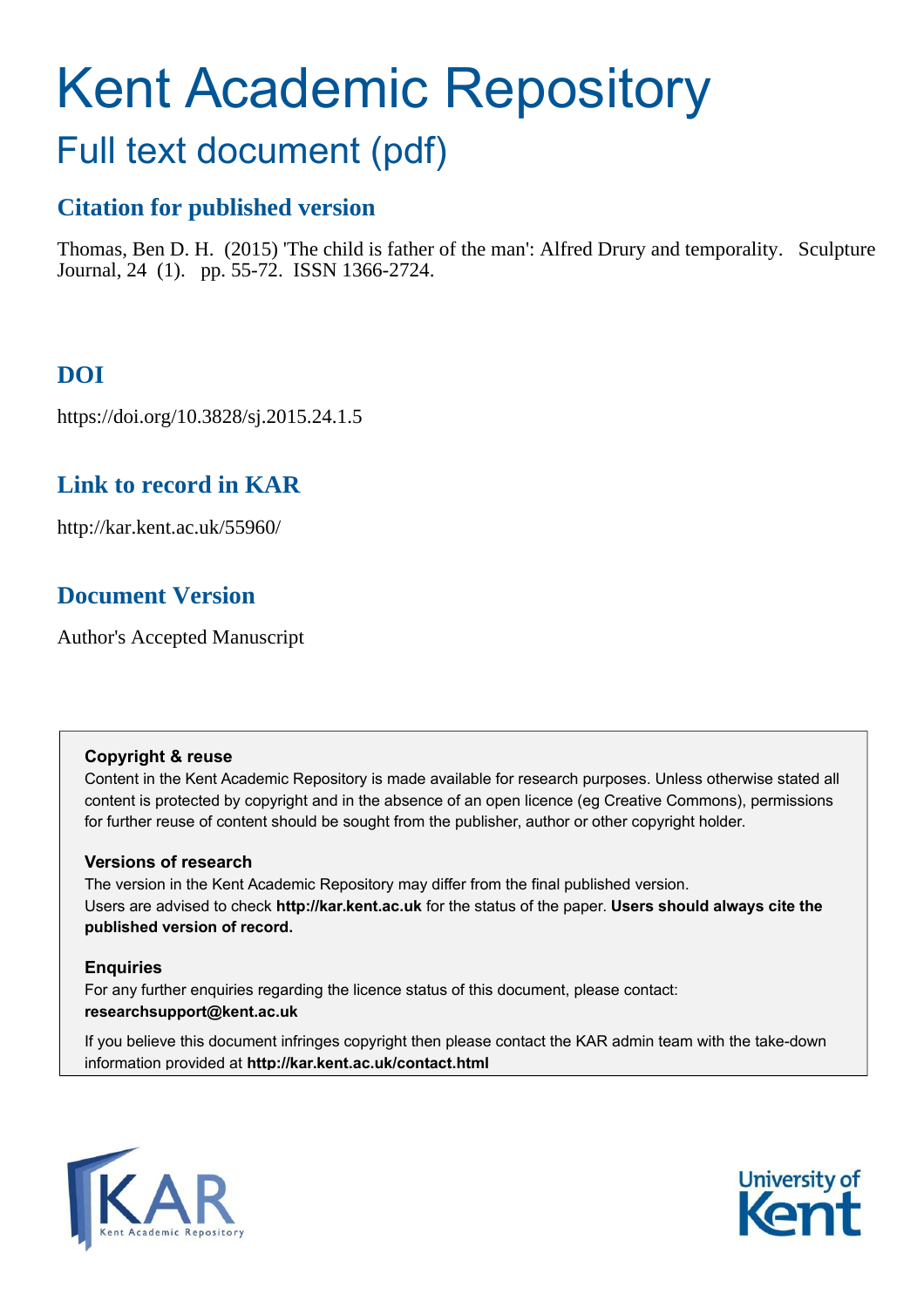#### 'The Child is Father of the Man': Alfred Drury and Temporality

#### Ben Thomas

 $\overline{a}$ 

Writing to William Hamo Thornycroft in 1917 to congratulate him on his knighthood, Alfred Drury exclaimed: 'I am sure that every sculptor is saying "Vive la Sculpture"'.<sup>1</sup> This generous reflex betrays Drury's profoundly French conception of sculpture, as might be expected from an artist who had been trained by and worked alongside the great Aimé-Jules Dalou.<sup>2</sup> For the purposes of this article, however, Drury's expression can be read literally ('let sculpture live') to indicate the sculptor's concern for his works to suggest a living presence. As the poet William Wordsworth put it in his Prelude, describing Roubiliac's statue of Isaac Newton at Trinity College, Cambridge, sculpture provides 'the marble index of a mind for ever voyaging through strange seas of thought alone...'<sup>3</sup> In order to survey Drury's sculpture as a pensive and living presence, the theme of temporality  $-$  the passage of time  $-$  and the poetic associations his work suggests will be explored here. An interesting fact in this context, bringing together poetry and sculpted heads, is that Drury took the death mask of the poet Algernon Charles Swinburne: an anecdote related by William Rothenstein in his memoirs, but also reported in the press at the time. For example, the *Manchester Courier and Lancaster General Advertiser* reported in 1909 that 'Mr Alfred Drury took the plaster cast of Mr Swinburne's head' and that he commented 'it is a classic head  $-$  one of the finest I have ever seen'.<sup>4</sup>

<sup>&</sup>lt;sup>1</sup> Leeds, Henry Moore Institute, Thornycroft Papers, 4.86/211, Alfred Drury to William Hamo Thornycroft, 6 June 1917.

<sup>2</sup> For Alfred Drury see most recently: B. Thomas (ed.), *Alfred Drury and the New Sculpture* (exh. cat.), Studio 3 Gallery, Canterbury, 2013, and in particular pp. 11-17 for B. Landy's essay on Drury and Dalou. The only monograph dedicated to Alfred Drury remains C. J. Mitchell (now J. Winfrey), 'A Notable Sculptor: Alfred Drury R.A. (1856-1944)', unpub. MA dissertation, University of Leeds, 1993. On the New Sculpture movement see: S. Beattie, *The New Sculpture*, New Haven and London, Yale University Press, 1983; D. J. Getsy, *Body Doubles: Sculpture in Britain 1877-1905*, New Haven and London, Yale University Press, 2004.

<sup>3</sup> W. Wordsworth, *The Poetical Works*, W. M. Rossetti (ed.), London, Moxon, 1870, p. 369. M. Baker, *The Marble Index: Roubiliac and Sculptural Portraiture in Eighteenth-Century England*, New Haven and London, Yale University Press, 2015.

<sup>4</sup> W. Rothenstein, *Men and Memories*, London, Faber & Faber, 1931; *Manchester Courier and Lancashire General Advertiser*, 19 April 1909.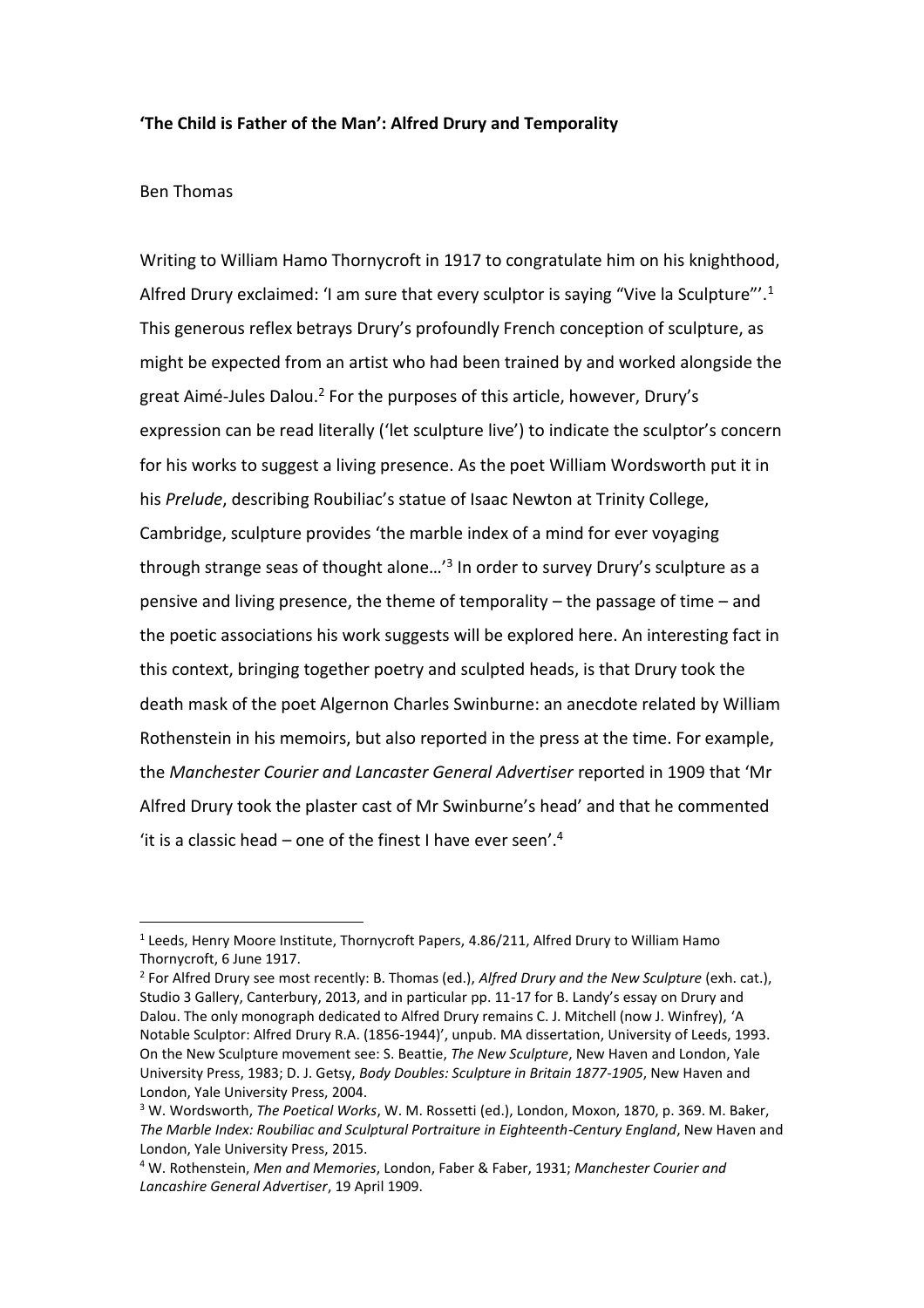The death mask of a poet is an eloquent object: it fixes in enduring form the physical traits of a singular mind continuously reflecting on eternity. The cast of an individual head at the time of its owner's passing, it is paradoxically both the indexical sign of a particularly fateful moment and its memorial for all time ('a classic head'). Although a limit case, Swinburne's death mask does reveal a characteristic quality of the 'realistic allegory' typical of Drury's art, and of the broader New Sculpture of which he was a key exponent. This effect of realistic allegory is achieved through the combination of momentary likeness with universal meaning in a single form  $-$  a form both fixed and persistent, yet also suggesting a passing instant. Of course, at a theoretical level, these points can be said to be generically true of the art of sculpture as a whole, and not particularly notable in themselves. However, they are given a specifically poetic treatment by Drury, both in his smaller works intended for the home and in larger public memorials, that merits further interpretive enquiry in order to elucidate levels of subtle meaning previously unsuspected in his art.

The article will proceed, therefore, firstly by examining Drury's best known works, his pensive heads of girls such as the famous *Age of Innocence* (fig. 1), and relating these to the theme of temporality through the visual resemblances that connect them to Drury's sculptural groups at Barrow Court and in Leeds City Square whose explicit content is the passage of time. Next a memorial to heroic youth aimed at schoolboys, Clifton College's St. George (fig. 2), will be examined for the debates concerning anachronism that surrounded it, and for the poetic meditation on temporality that it inspired. Finally, Drury's plaque of *Philanthropy* on Sheffield's monument to King Edward VII (fig. 3), and its connection to the project to found a care home for disabled children, will be explored in detail for its temporal complexities as a memorial to what at the time of the work's unveiling was an as yet unrealised scheme. It is also a case where the artist once more reflected on childhood in order to produce an allegorical relief that realistically represents the social care of children as a form of living memorial (while also manifesting certain political tensions in British society on the eve of the First World War). Here the archival sources reveal Drury's work to be deeply embedded in a network of social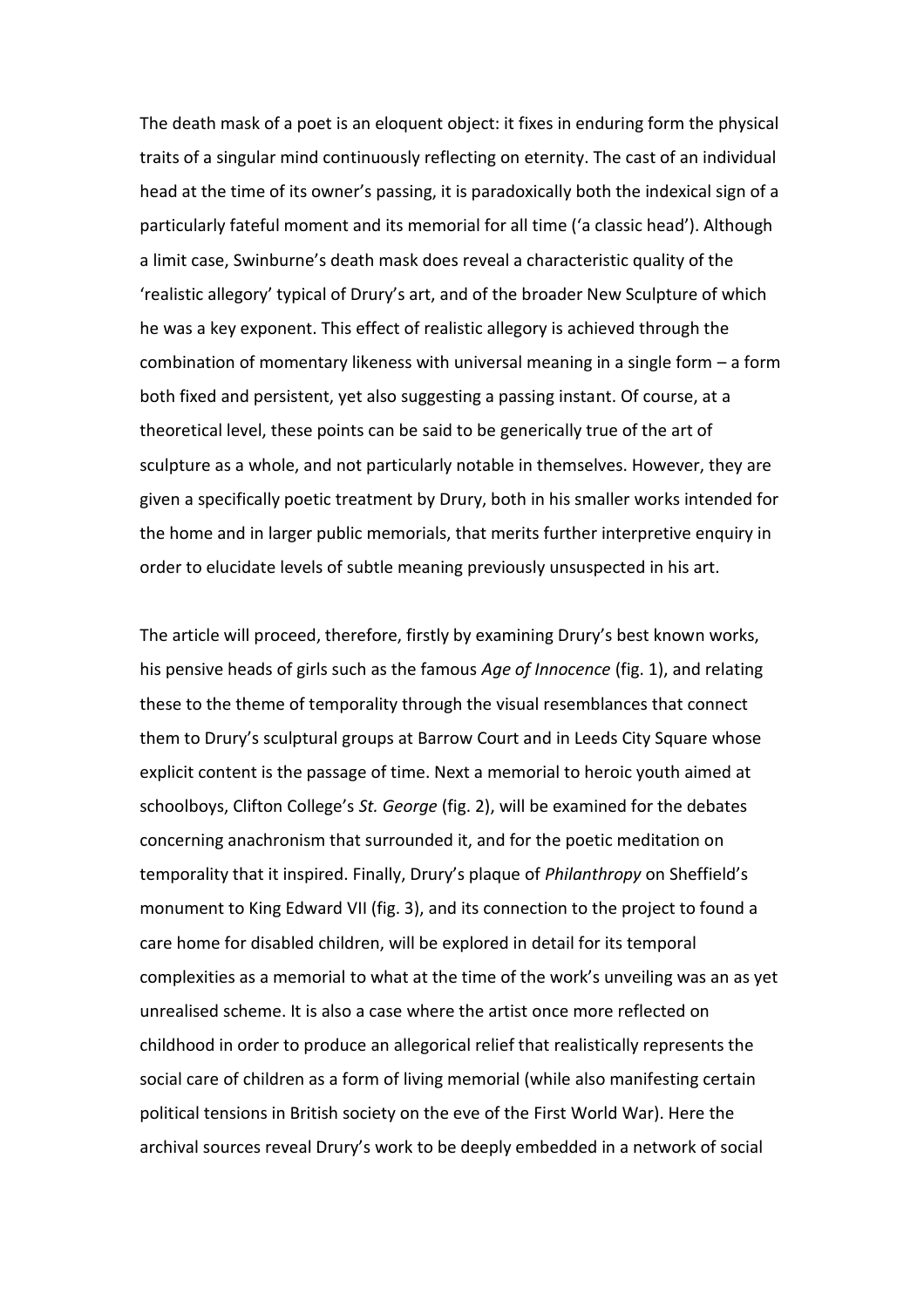forces quite unlike the private concerns of the sculptural works that he intended for the home.

Methodologically it will be necessary, therefore, to attend to both the formal properties of Drury's sculptural works, in order to attempt to describe how they achieve their temporal effects as 'living presences', and also to analyse the iconographical content of those works where temporality is directly addressed by the artist as a theme. In all of these cases, Drury manifests a Wordsworthian sensibility in his poetic treatment of childhood and youth – where, to quote that poet's well-known lines, 'the child is father of the man' in providing a bittersweet and poignant lesson in temporality to the viewer by representing an awareness of the end of life at its beginning. We know that the sculptor was a life-long reader of Wordsworth: as a schoolboy he received a copy of his *Poems* as a prize for an essay on 'Music and Nature', a book which is still a treasured possession of the Drury family (fig. 4).

The presence of an active mind is suggested in Drury's sculptural works through a subtle disequilibrium of form. A good example from the artist's maturity is the monumental portrait of *Spencer Compton, 8th Duke of Devonshire* (1910) on the seafront at Eastbourne (fig. 5). At first glance, a simple and static rendition of a standing, robed man, the work reveals itself under sustained contemplation to contain a quiet dialectic between action and reflection: the active right hand firmly punctuating a point ultimately deriving from the learning contained in the left hand's casually held book. The slight imbalance in the expression on each side of the face amplifies the hands' dialogue conveying an impression of alert intelligence. The commemorative prose of these sculptural passages, expertly manipulating a conventional visual rhetoric of praise, is distilled to a genuinely poetic ambiguity in Drury's more celebrated heads of young girls: the busts Griselda (1896) and *The Age of Innocence* (1897), and the reliefs *My Queen* (1896) and *The Little Duchess* (1900). Here the sparse attributes of costume and hairstyle frame the thoughtful expressions of the girls' faces within a generically 'historical' time period (owing as much to Jean-Antoine Houdon as to Antonio Rossellino). Modelled by the sisters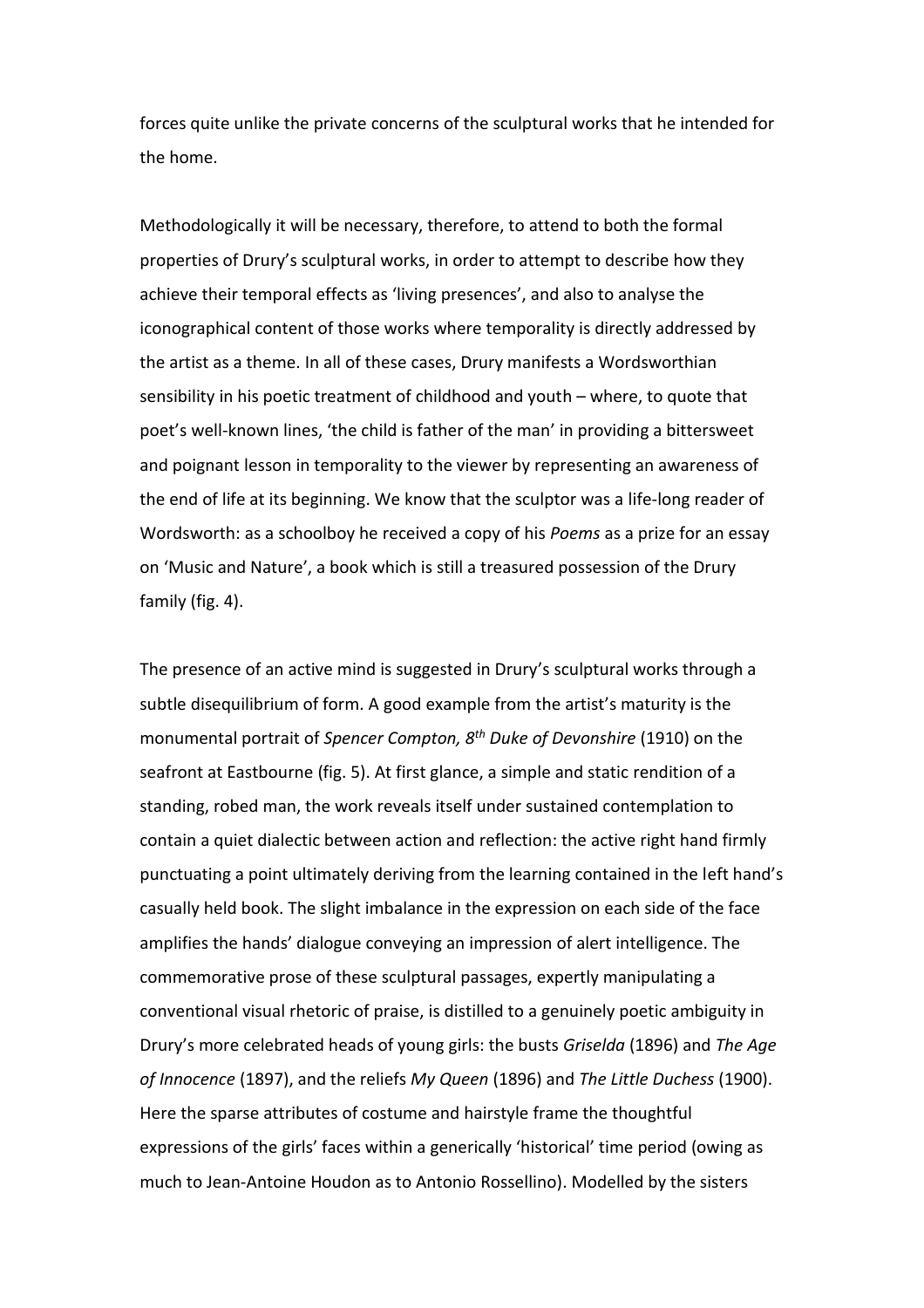Clarrie and Gracie Doncaster, the heads, while likenesses of particular girls, are not intended as portraits. Rather they convey moods of interiority whose calm and harmonious chords are rescued from bland prettiness by dissonant notes of nervous if unspecific anxiety. Once again the means by which this is achieved is an elusive asymmetry: the head in *The Age of Innocence* turns to the right and slightly upwards, the eyes not quite aligned and lacking near focus. Lorado Taft, somewhat literally, put this down to the model suffering from a squint: 'one always recognizes [Drury's children] by a slight congenital strabismus  $-$  a regrettable little weakness which could be so easily cured'.<sup>5</sup>

*The Age of Innocence* was certainly Drury's best known work and many versions of it exist in different sizes in plaster, bronze and marble.<sup>6</sup> In addition to being a popular and commercial success, this study in child psychology had a personal significance for the artist himself. At his marriage in 1900 to Phoebe Turner at the Algernon Road Congregational Church in Lewisham, Drury gave small bronze versions of *The Age of*  Innocence to the three bridesmaids.<sup>7</sup> Writing in 1901 to Herbert Thompson, barrister and music critic for the Yorkshire Post, about his recent purchase of a copy of the work, Drury remarked 'I hope the little girl will meet with your approval'. Hearing back in the affirmative, Drury then replied 'I am so glad that you like it so much. Among my smaller works, it has certainly given me the most pleasure'.<sup>8</sup> Certainly part of its appeal for the artist lay in the affectionate relationship he had with Gracie Doncaster, the daughter of family friends known through musical circles, with whom the artist behaved rather like a godfather prior to starting his own family (two photographs of Gracie Doncaster and four postcards written by her exist in the Drury family archive).<sup>9</sup> That, in addition, the charming simplicity of the state of childhood

<sup>5</sup> L. Taft, *Modern Tendencies in Sculpture*, Chicago, University of Chicago Press, 1921, p. 78.

 $6$  See J. Winfrey's catalogue entry in Thomas, as at note 2, pp. 44-45.

<sup>7</sup> *The Oxford Journal*, 21 July 1900, p. 7.

<sup>8</sup> Leeds, University of Leeds, Brotherton Library, Special Collections, MS.361/77, Alfred Drury to Herbert Thompson, 4 December 1901; MS.361/78, Alfred Drury to Herbert Thompson, 9 December 1901.

<sup>&</sup>lt;sup>9</sup> These links were explored by E. McCormick, particularly in relation to the Doncaster family photograph album, in the Henry Moore Institute's exhibition The Age of Innocence: Replicating the *Ideal Portrait in the New Sculpture Movement*, Sculpture Study Galleries, Leeds Art Gallery, 25 July -20 October 2013.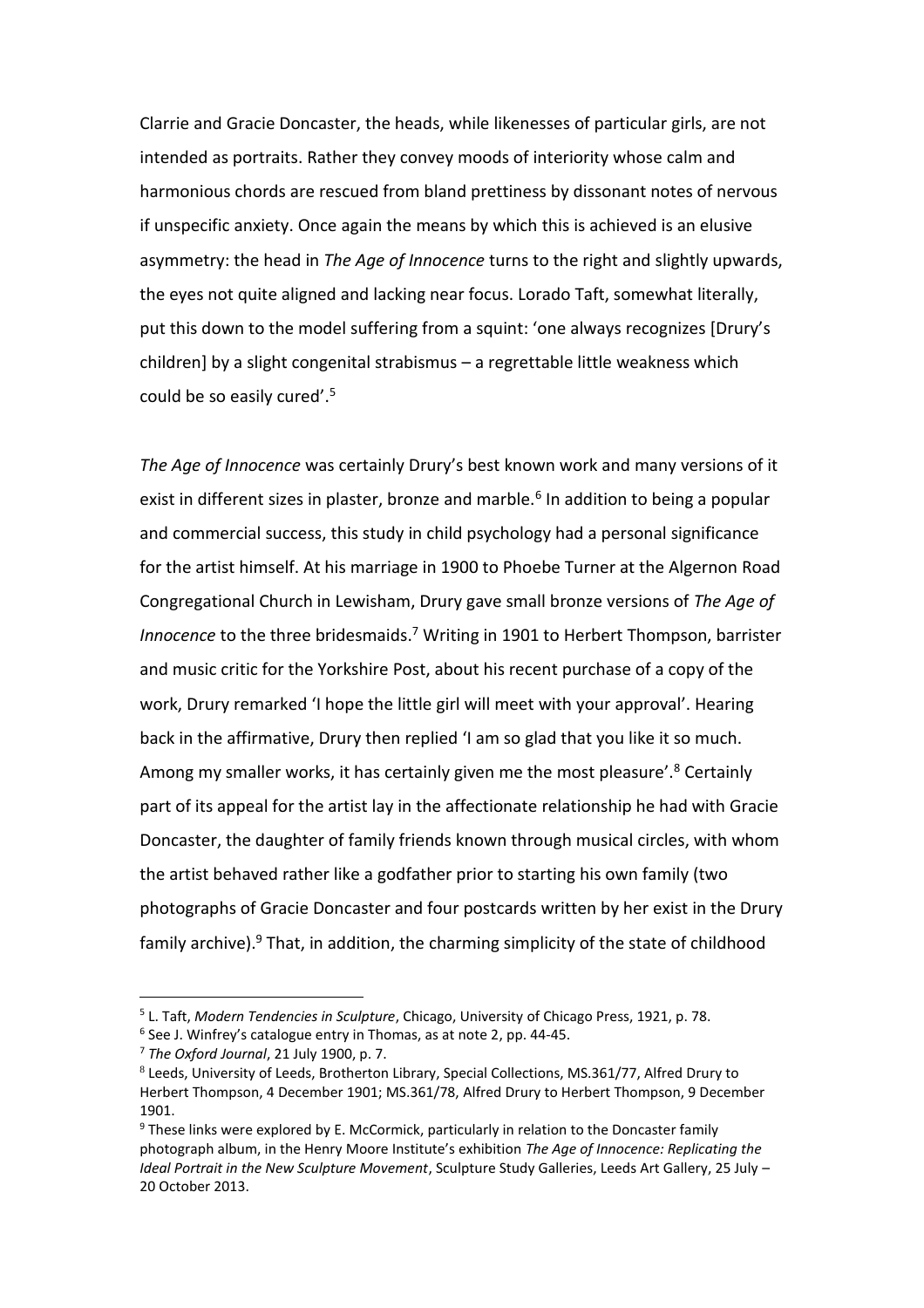that Gracie Doncaster represented was a source of artistic inspiration for Drury, as it had been for his master Dalou, is hinted at by a detail in the 1907 statuette of *Inspiration* (conceived as a pair with *Knowledge* for the decoration of the Cromwell Road entrance to the Victoria and Albert Museum). The female figure representing *Inspiration* holds a laurel branch for art and literature, and a book signifying learning, the ribbon seal of which carries a small oval version of *The Little Duchess*, also modelled on Gracie Doncaster (fig. 6).

Drury's more direct sources of inspiration for his works include poetry and art, but also the world of theatre and popular song. *Griselda* (fig. 7), for example, alludes by title to the story told by Boccaccio and Chaucer (among others) of the long-suffering wife of the Marquis of Saluzzo who endures separation and the apparent loss of her children with fortitude. Winfrey suggests that Drury may also have had in mind Edward Walford's Patient Griselda and other Poems published in 1894. The girl represented by Drury hardly seems old enough to have known such sorrow; therefore, rather than illustrating a text, perhaps she better epitomises the sentimental moral that Walford derives from the story of Griselda: 'There is a silvery lining to each cloud / And who "in patience doth his soul possess" / Or soon or late he shall the victor be'.<sup>10</sup> Patient self-possession certainly seems the dominant quality of this work praised by the critic Marion Spielmann as 'an exquisite study of childhood, fine as sculpture, elegant and beautiful as decoration' and by The Builder as 'remarkable not so much for its physical beauty as for its expressive character'.<sup>11</sup> Drury included a short line of text on the relief profile *My Queen* (fig. 8): 'pure in her spirit, this maiden I love'. Again, this identifies the prevailing allegorical quality represented by the work  $-$  the purity of character that inspires true love  $-$  and with it the textual source used by the artist. In this case he has responded to the lyric of a popular song also titled 'My Queen' and used in the enormously successful farce *Charley's Aunt* (1892) by Brandon Thomas:

<sup>10</sup> E. Walford, *Patient Griselda and other poems*, London, Chatto & Windus, 1894, p. 18.

<sup>11</sup> M. Spielmann, *British Sculpture and Sculptors of Today*, London, Cassell, 1901, p. 112; *The Builder*, 66, 1896, p. 493.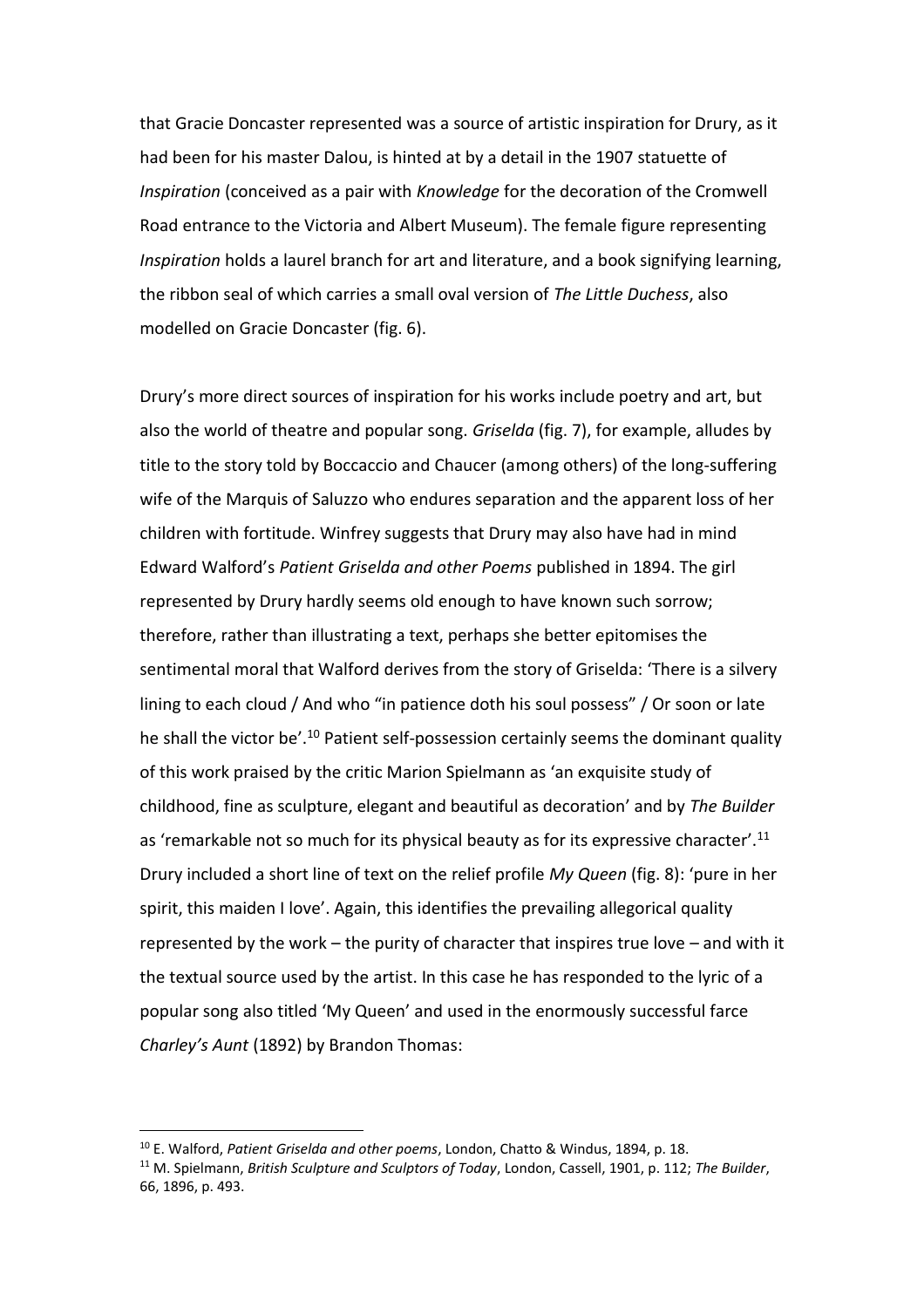When and how shall I earliest meet her? ... But she must be courteous, she must be holy, *Pure in her spirit, this maiden I love*; Whether her birth be noble or lowly I care no more than the spirits above...

An enigmatic reference in a later letter to Bradfords' chief librarian Butler Wood in 1922 associates *The Age of Innocence* with what was clearly one of Drury's favourite theatrical entertainments: 'You shall certainly have a cast of "Innocence". I will have one or two done when the weather is not so hot. The gelatine won't set properly this weather. So many thanks for the delightful P.P.C. [picture post card] of "Innocence". It seems that it is like "Charley's Aunt"'.<sup>12</sup> Unfortunately, the sculptor does not expand on this tantalising remark. *The Age of Innocence* takes its title from a painting by Sir Joshua Reynolds of a little girl (c. 1788) now in the Tate collection, which in turn only acquired its title through its subsequent reproduction in prints which carried this inscription. While there is no particular visual indebtedness to Reynolds' painting, the generic similarity of Drury's children's heads and the 'fancy pictures' of child subjects by Reynolds is clear.

It is at Barrow Court, near Bristol, that Drury's concern with the pensive head and the passing of time finds its most complete expression, and also where interesting connections with *Griselda* and *The Age of Innocence* can be made. Drury's decoration of the exedra in the formal garden designed by Inigo Thomas for Henry Martin Gibbs at Barrow Court in 1898 exemplifies his awareness of site and ability to collaborate with architects (fig. 9). The garden, with its prominent sundials, was designed to be 'a monitor of the passage of time' and Drury's *termini* for the exedra chart the progress of the year through a series of twelve female heads representing the months at different stages of an individual life.<sup>13</sup> The sun sets behind the exedra which frames a view of the main Gibbs family home, Tyntesfield House, across the valley. Like the sundials, Drury's heads witness the passing hours and the changing

<sup>&</sup>lt;sup>12</sup> Leeds, University of Leeds, Brotherton Library, Special Collections, Wood Papers, Drury 2, Alfred Drury to Butler Wood, 6 June 1922.

<sup>13 &#</sup>x27;Country Homes and Gardens Old and New: Barrow Court, Somerset, the seat of Mr. H. M. Gibbs', *Country Life*, 18 January 1902, p. 84.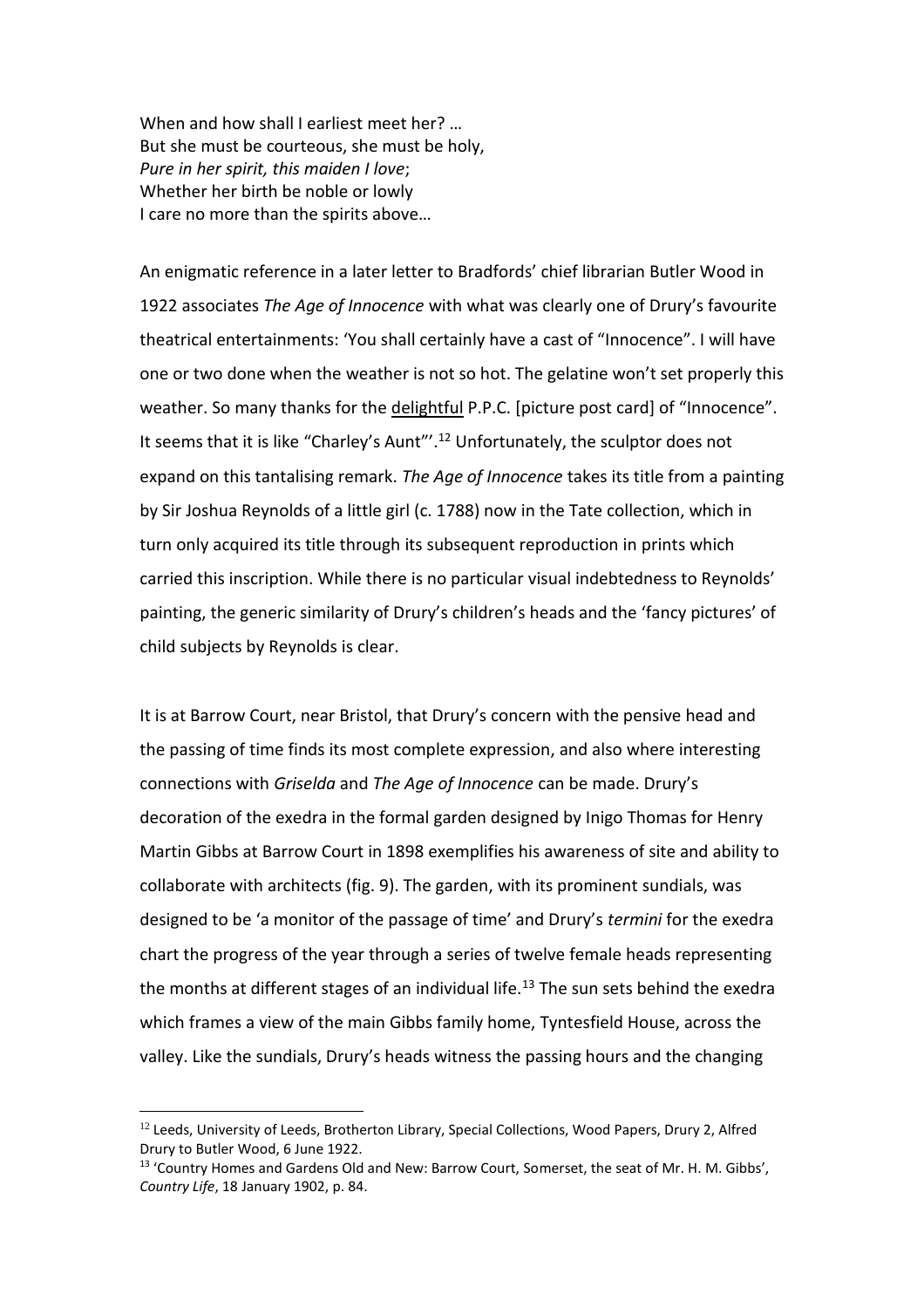seasons within the garden, while less abstractly they measure nature's immensity against the span of a single life. Marking the boundary between the garden and the valley, man's habitation and nature, they ponder on time's transitions with patient fortitude registering what Wordsworth described as 'a presence that disturbs me with joy of elevated thoughts; a sense sublime of something far more deeply interfused, whose dwelling is the light of setting suns'.<sup>14</sup> The critic Alfred Lys Baldry, probably writing after having seen the terracotta models for the heads in his friend Drury's studio rather than the carved stone *termini* in situ, praised this poetic quality of the work:

Drury has used the occasion to introduce a touch of poetic originality into what, with less intelligence, might easily have been allowed to degenerate into mere perfunctory ornamentation... he conceived the happy thought of treating the busts in sequence to illustrate the progress of an individual from youth to age... He has accentuated his idea by the small accessories which accompany each bust: by the early spring flowers lying on the drapery of February, the wind-tossed locks of March, the corn and fruits given to August, September, and October, and by the heavy wrappings that shroud the head of December; but the story that he wished to tell is clear enough even without these clues.<sup>15</sup>

If the Barrow Court heads are conceived to illustrate the ageing process of a single individual then it is certainly not a progress punctuated at regular intervals (for example, each head notionally advancing by six years to the age of 72). Rather the emphasis is on childhood and youth, with only *December* appearing really aged, and *November* suggesting advanced middle age. It is also clear that Drury used different models for each month, with *January* and particularly *February* (fig. 10) resembling Gracie Doncaster who modelled for *The Age of Innocence*, and *April* (fig. 11) strongly recalling her sister Clarrie who was the model for *Griselda*. Other correspondences can be found with Drury's contemporary works: August (fig. 12), for example, resembles the head of the nude lamp standard *Morn* (fig. 13) in Leeds City Square, while *October* (fig. 14) employs the same model used for *Morn's* partner figure of *Even* (fig. 15). The bronze lamp standards in Leeds are dated 1903 but were actually

 $14$  W. Wordsworth, as at note 3, p. 127.

<sup>&</sup>lt;sup>15</sup> A. L. Baldry, 'The Art Movement: Decorative Sculpture by Mr Alfred Drury', *Magazine of Art*, 1898, pp. 442-45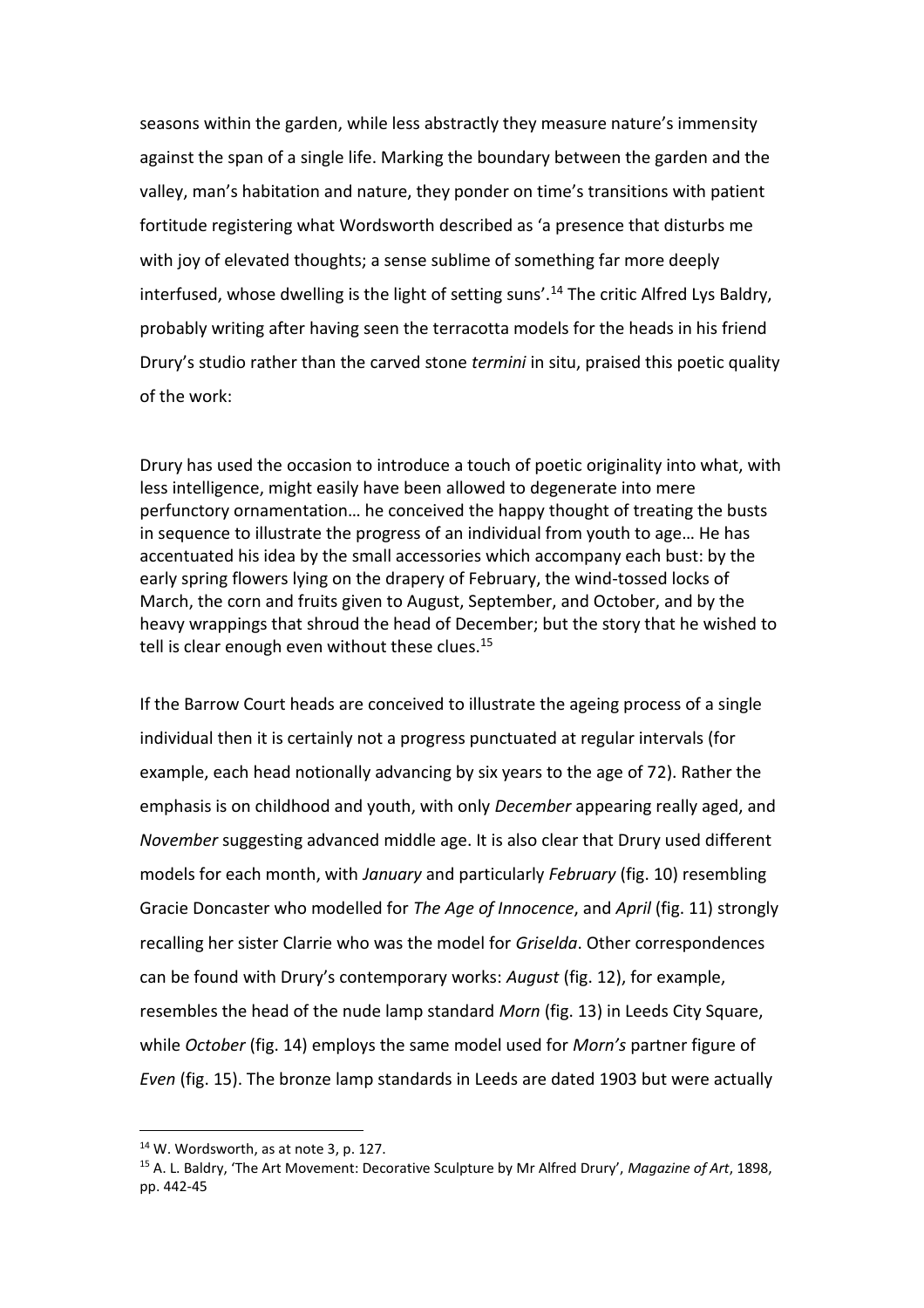conceived at the same time as the Barrow Court heads, with *Even* being exhibited at the Royal Academy in 1898. This suggests that these figures of young women (rather than girls) could not have been modelled by either of the Doncaster sisters, as has sometimes been suggested, but must have been based on professional models (the same is presumably true of *The Spirit of Night* a bust Drury exhibited in 1905 based on the head of *Even*). In a letter to William Hamo Thornycroft in 1905, Drury recommended the Mancini family - respected technicians known for their expertise in sculptural processes – as being also a good source of models: 'Why good Mrs Mancini has children of all ages in stock! The family is worth knowing'.<sup>16</sup>

Given these formal correspondences, *The Age of Innocence* is perhaps best contextualised in the Wordsworthian frame of reference suggested by Barrow Court where the confrontation of childhood and youth with nature's limitless immensity underlines the poet's moral: the freedom and joy with which the child experiences nature is an example to adults - 'the child is father of the man' – but *The Age of Innocence* is equally one touched by the melancholy thought of inevitable decline, and disturbed by the first stirring intimations of mortality and even immortality. Wordsworth's own poem for his daughter urges her to consider the Eternal, and this is what Drury depicts Gracie Doncaster as starting to do.<sup>17</sup> The Age of Innocence is, therefore, a work of sentiment in a Romantic sense, but not sentimental in our current usage of the term. In the form of a bronze bust, the pensive girl brought a refined poetic meditation on the Sublime indoors, perfectly performing the New Sculpture's ambition of providing 'sculpture in the house'.<sup>18</sup> According to this reading, therefore, drawing on the artist's scattered references in his letters, and on his known reading of Wordsworth's poetry, the 'age of innocence' represented by Drury was not intended to be the 'age of consent'. However, it is certainly probable that broader cultural concerns about preserving the purity of childhood from sexual exploitation  $-$  the age of consent had been raised from 13 to 16 in 1885 as a result of

 $17$  W. Wordsworth, as at note 3, p. 103.

<sup>&</sup>lt;sup>16</sup> Leeds, Henry Moore Institute, Thornycroft Papers, 4.86/208, Alfred Drury to Hamo Thornycroft, 1 February 1905.

<sup>&</sup>lt;sup>18</sup> E. Gosse, 'The Place of Sculpture in Daily Life', Magazine of Art, 1895, pp. 368-72, 407-10; 1895-6, pp. 9-12.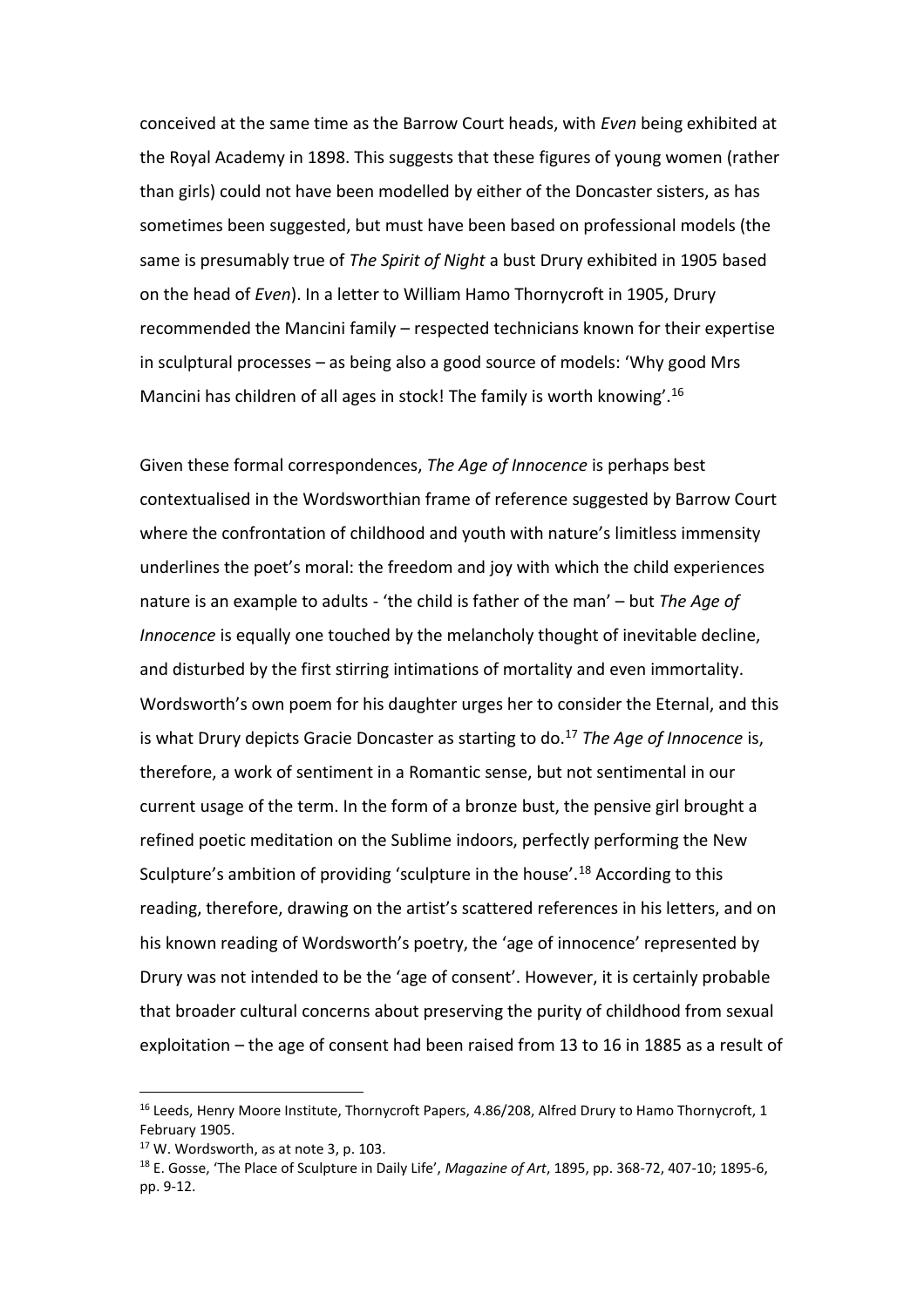the publication of *The Maiden Tribute of Modern Babylon* by William Thomas Stead played a part in the successful reception of the work. 19

The sensibilities of some members of the public were certainly alarmed by the overtly sensual figures of *Morn* and *Even* in Leeds, with the *Yorkshire Evening Post* referring to a 'Puritanical crusade' against Drury's work 'to spare the blushes with which a false modesty colours the cheeks of Mrs Grundy and her twin sister, the British matron'.<sup>20</sup> The patron of the Leeds City Square project, the prominent industrialist Colonel Thomas Walter Harding, felt the need to defend them on aesthetic grounds at the official opening of the square on 16 September 1903, while a lengthy article in the *Yorkshire Post* defended the nudity of the lamp standards stating that 'we cannot believe that the public morality of Leeds will be one whit worse than it is from contemplation of figures which are absolutely pure in intention and expression'.<sup>21</sup> Adapting the idea of the caryatid figure to the modern task of supporting an electric light, Drury's four pairs of contrasting figures were principally concerned, however, with marking the passing of time in allegorical form, although here each pair encompasses a day rather than the full year as at Barrow Court. To some extent Drury was responding to the twenty-two nudes holding gas lamps surrounding the Opera House in Paris by Louis-FÈlix Chabaud. These too come in pairs representing the morning and evening stars, although by comparison with Drury's Morn and *Even* they perform their task a little prosaically. While designing his figures very much with their function in mind, Drury could be said to have added 'a touch of poetic originality' - as we have seen Baldry wrote of his contemporaneous work at Barrow Court near Bristol - to a commission that otherwise may have seemed a gratuitous affront to public morality and not just 'mere perfunctory ornamentation'.

<sup>&</sup>lt;sup>19</sup> Winfrey has argued, for example, that 'the combination of the sensuous and innocence perhaps explains her immense appeal to an audience who were prudishly getting over the scandal of Oscar Wilde's trial in 1895', Thomas, as at note 2, p. 45.

<sup>&</sup>lt;sup>20</sup> *Yorkshire Evening Post*, 6 January 1897, 'Yorkshire Echoes' column.

<sup>&</sup>lt;sup>21</sup> The Statuary of Leeds City Square, Leeds, 1959, p. 1; 'Leeds City Square: The Decorative Scheme Complete', Yorkshire Post, 3 September 1903.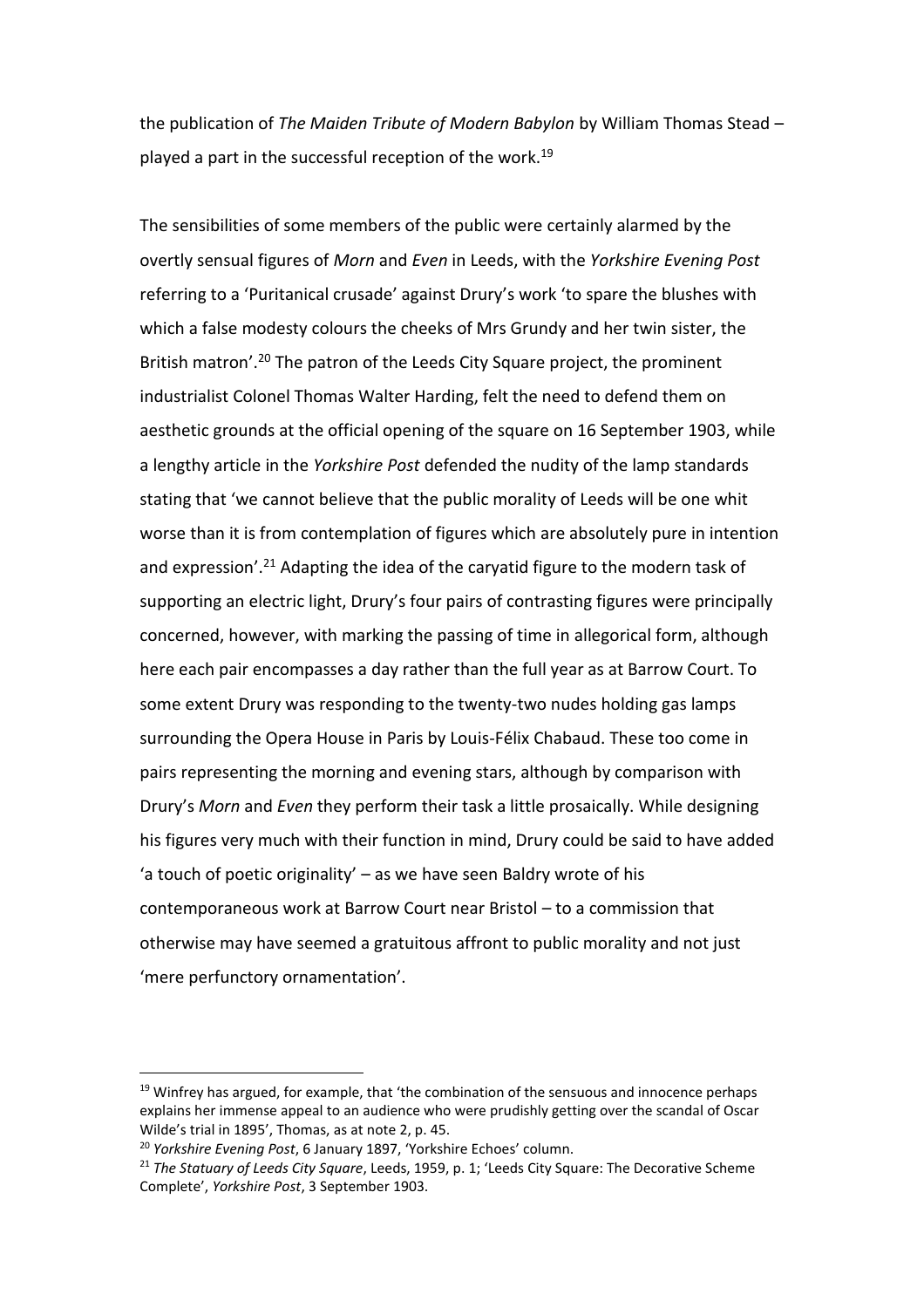As we have seen, therefore, like the Barrow Court heads, the Leeds *Morn* and *Even* are concerned with temporality. The great sculptural precedent for this theme treated through the female nude is Michelangelo's Medici Chapel in Florence, where the figures of *Aurora* and *Notte* symbolize time's inexorable passing through their contrasting bodies and poses, the one virginal and fresh the other maternal and fatigued. Similarly, Drury's Morn stands erect with open eyes, holding her light up straight with her right arm, while her left hand clasps roses and a billowing swag of drapery. She is 'rosy fingered', just as Homer had described Dawn (Drury had previously referred to Homer's poetry when his *Circe* was exhibited at the Royal Academy with verses from the *Odyssey* in 1893). By contrast *Even* seems weighed down by the passing of time and the cares of the day, lost in reverie with closed eyes, her right hand supporting her drooping head. If *Morn* is a more restrained take on Dalou's *Abundance* from the *Triumph of the Republic* monument in Paris, is it too fanciful to see in *Even* Drury's homage to Rodin? The closed eyes, the languorous, vanquished air, the telling detail of the head held up by the right hand, are all similar to Rodin's early masterpiece, the male nude, The Age of Bronze (c.1876, but first cast in bronze in 1884).

By contrast with the Leeds City Square project, where Drury was working for an admiring patron of romantic and aesthetic tastes, the commission to produce a memorial to the fallen in the South African or Second Anglo-Boer War for Clifton College in Bristol was one in which he was required to encapsulate the feelings of loss and pride of a whole community, and also to sum up the chivalric ethos of one of England's leading public schools. The idea for a memorial emerged from the Old Cliftonians network, and the alumni of the school were balloted on its form and location. It was only at a later stage that Drury became involved: 'on the suggestion of the architects [W. S. Paul and R. C. James of Bristol], the Committee then approached the well-known sculptor, Mr. Alfred Drury, A.R.A., and at their request he submitted two sketch models, one being of St. George, the other of a modern soldier in Khaki'.<sup>22</sup> Drury's production of two very different sketch figures to embody

<sup>22</sup> *The Cliftonian*, XVIII, June 1904, pp. 190-91.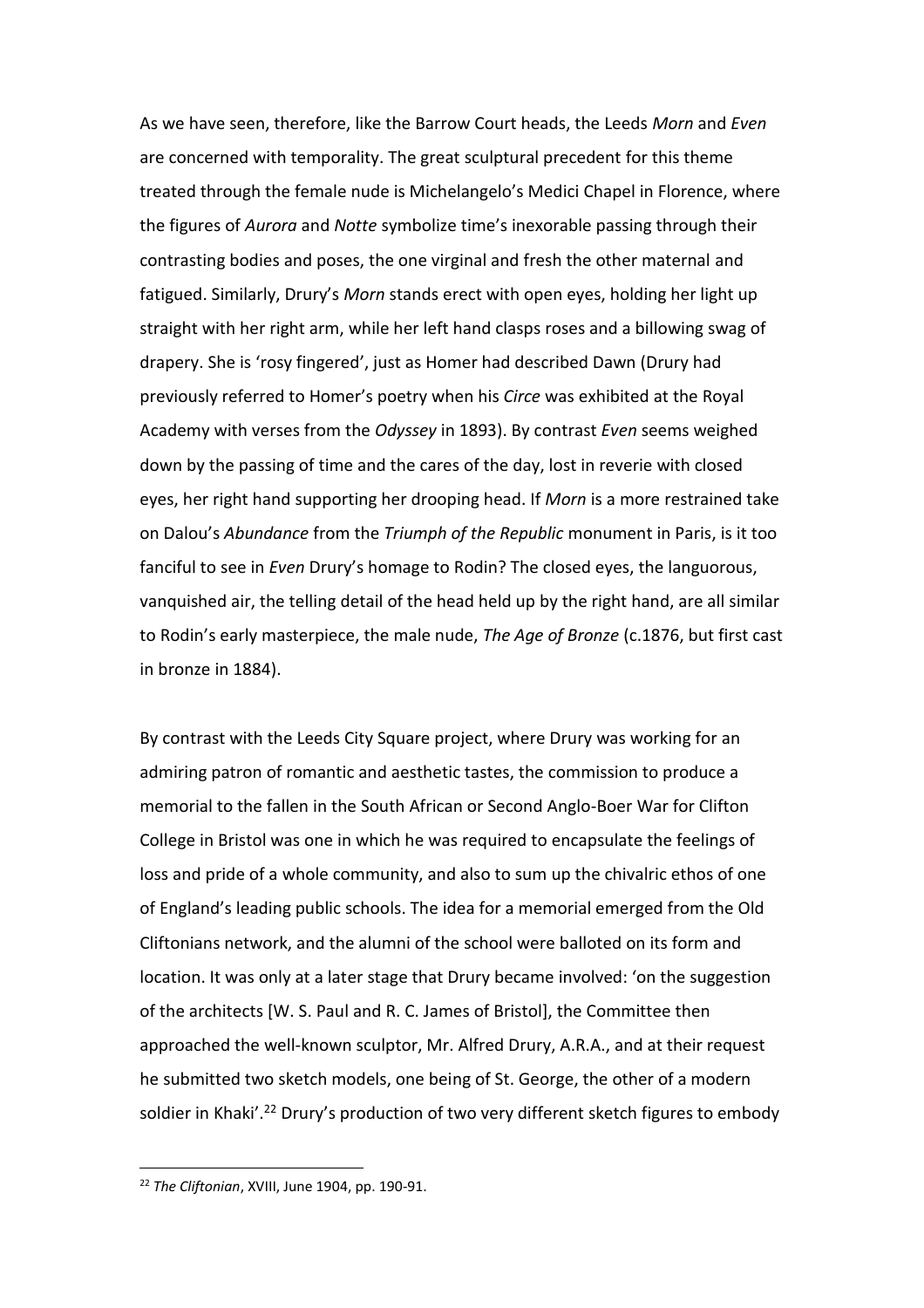'Patriotism' reflected debates within the memorial committee and the wider body of Old Cliftonians about the most appropriate form of commemoration.

The 'realist' point of view was put forward in a letter published in the school magazine under the pseudonym 'O'erpeering Truth'. Although jocular in tone armour might be necessary for a figure that ran 'the risk of being peppered by stray  $i$  cricket balls'  $-$  it did make serious points about the anachronistic effect of patriotic virtue being represented by a medieval knight 'clad in the obsolete panoply of a bygone generation'. 'Was there any occasion during the late war', asked the writer while pleading for a more truthful and contemporary treatment of the theme, 'on which a kopje was scaled, a river forded, or a withering fire endured by warriors who were encumbered by heavy defensive armour? The "patriotism" of which the figure is to be symbolic is that of 1900 A.D., not that of 1300'.<sup>23</sup> In the end the alternative point of view supporting a medieval figure of St. George prevailed, perhaps because of the advocacy of the poet Henry Newbolt who was on the committee. $^{24}$ 

It was certainly Newbolt who provided the inscription on one of four bronze plaques on the gothic pedestal in Portland stone (the other three plaques record the names of the forty-three Old Cliftonians who died during the South African War). The commemorative verse provided by Newbolt reads: 'Clifton remember these thy sons who fell fighting far over sea / For they in a dark hour remembered well their warfare learned of thee'. This distils the essence of Newbolt's best known and most quoted poem, *Vitaï Lampada* of 1902 (the torch of life), which also equates sporting behaviour in 'the Close' of Clifton College with heroic valour on the battlefield with its repeated refrain: 'Play up! play up! and play the game!' The Clifton St. George is one of the few works by Drury for which we have the artist's own explanation of his work:

The armour is of the period of the late fourteenth century; the shield is Gothic, with the cross of St. George on it; the handle of the sword is surmounted with a figure emblematical of Love; the figure of Christ is

<sup>23</sup> *The Cliftonian*, XVII, April 1903, pp. 377-79.

<sup>24</sup> D. Winterbottom, *Henry Newbolt and The Spirit of Clifton*, Bristol, Redcliffe, 1986, pp. 54-56.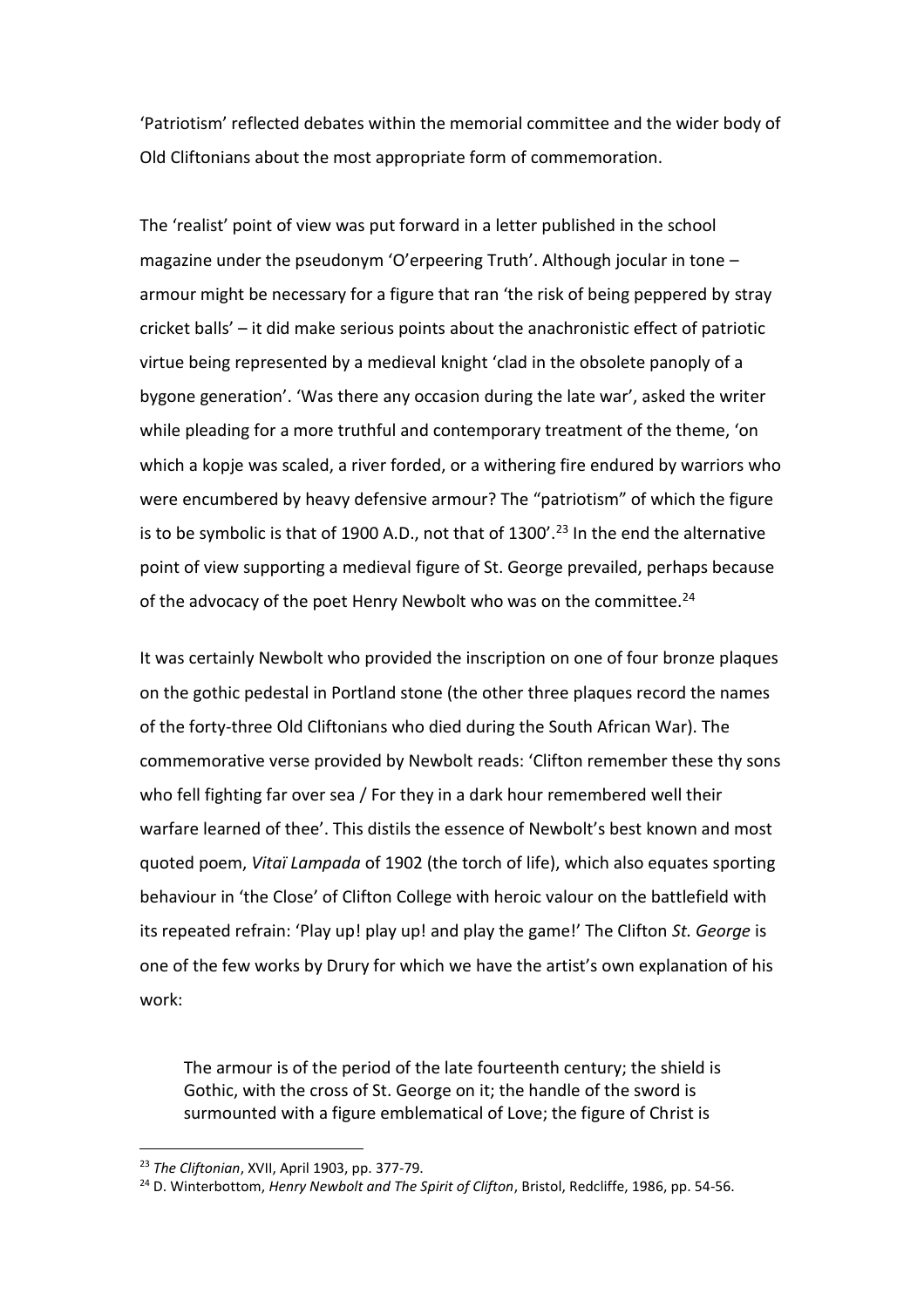surmounted by a symbol of the Holy Ghost, intended to represent the descent of the Spirit of God or the Word of God; the hilt takes the form of an anchor representing the anchor of Hope. In the head of St. George I have endeavoured to express his character of Fortitude and Virtue without effeminacy.<sup>25</sup>

The Christian symbolism of St. George's sword, the romantic spirit of the description and also the elaboration of detail suggest the influence of Alfred Gilbert who produced a figure of St. George for the tomb of the Duke of Clarence in 1895 (and variants and casts after it). Drury would also have been aware of the Renaissance precedents that had inspired Gilbert, such as the figure of San Liberale in Giorgione's Castelfranco altarpiece or Donatello's figure of St. George at Orsanmichele in Florence. However, in spite of the gothic detail and its symbolism, Drury's figure does not have much in common with the ethereal, dreamy imagery of Gilbert or even of Burne-Jones. He seems a modern figure, closer in character to heroic standing male figures of Hamo Thornycroft or Dalou. It is certainly interesting in the context of this article to have Drury's statement of intent regarding the head of St. George, which - like the heads of pensive girls discussed above - aimed to express a predominant characteristic understood in a gendered manner: 'Fortitude and Virtue without effeminacy'. Viewed in situ, across playing fields and against the impressive backdrop of the Victorian gothic buildings of the school, the St. George appears to fulfil completely the brief given to Drury. As the Headmaster Canon Glazebrook said at the unveiling ceremony: 'he did not think it was possible to imagine a figure more suitable for their purpose, which was that the School should have before it a continual reminder that chivalry was one of the first duties of life'.<sup>26</sup> Chivalry had, however, been conspicuously lacking in a war where the British employed concentration camps and scorched earth tactics against the civilian population. Nevertheless, Drury's statue epitomising virtuous fortitude provided an enduring reminder to the schoolboys rehearsing through sport in the fields beneath it the heroism required for war. As such *St. George* represents in Drury's oeuvre another

<sup>&</sup>lt;sup>25</sup> The Cliftonian, XVIII, June 1904, p. 194. This is presumably taken from a letter to Clifton's Headmaster Canon Michael George Glazebrook. There is a letter from Glazebrook in the Drury family archive.

<sup>&</sup>lt;sup>26</sup> The Memorial to Old Cliftonians who fell in the South African War, Bristol, J. W. Arrowsmith, July 1904, p. 11, pp. 12-13.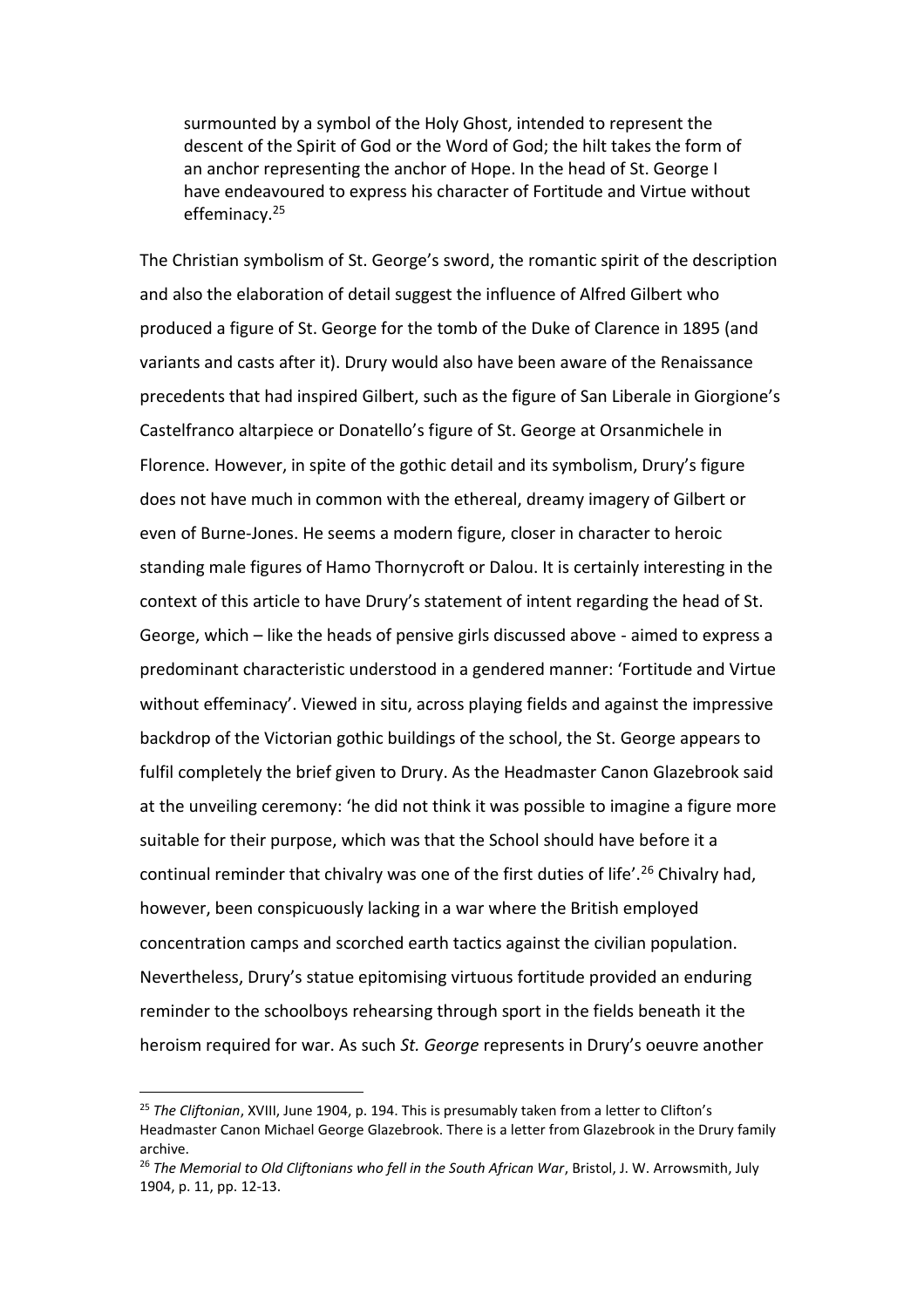characteristic moral concerning youth to be drawn from the passing of time  $-$  as was noted in an anonymous poem entitled 'Looking South' printed in the booklet accompanying the unveiling ceremony (which incidentally also notes the statue's function, like the Barrow Court heads, as a 'a monitor of the passage of time'):

High o'er the College Close it stands Fronting the scenes they loved so well And  $-$  far away  $-$  those southern lands, Where for the right they fought and fell: "Thus shall ye", it seems to say, "Go forth, when'er your country call Quit ye as nobly in the fray, And if God will, as nobly fall...

Here now once more  $-$  though gone are they  $-$ I, the own image of their love, While the old pastimes yet ye play, Watch from my columned height above; Watch through the quiet summer eve Your white forms moving on the green, And, when for House and home ye leave, Stay sent o'er the sacred scene -

And mark the well-remembered chimes Toll the dim quarters as they pass, And see the shadows of the limes Grow longer on the yellowy grass: Till from high Tower and Chapel die The last flush-hues of rosy light, And the gloom gathers round, and I Stand looking Southward through the night.<sup>27</sup>

Public sculpture of this type is a particularly social form of art, with the commission of a statue providing the locus for various forms of cultural exchange, between patrons and artists, and within larger communities interested in the project. The resulting monument, in a sense, represents the culture formed by these interlocking forces, but can never fully bridge the incommensurable gap between the artist's creative work and the complex of social realities that 'caused' it – the 'patterns of

<sup>27</sup> Ibid, pp. 15-16.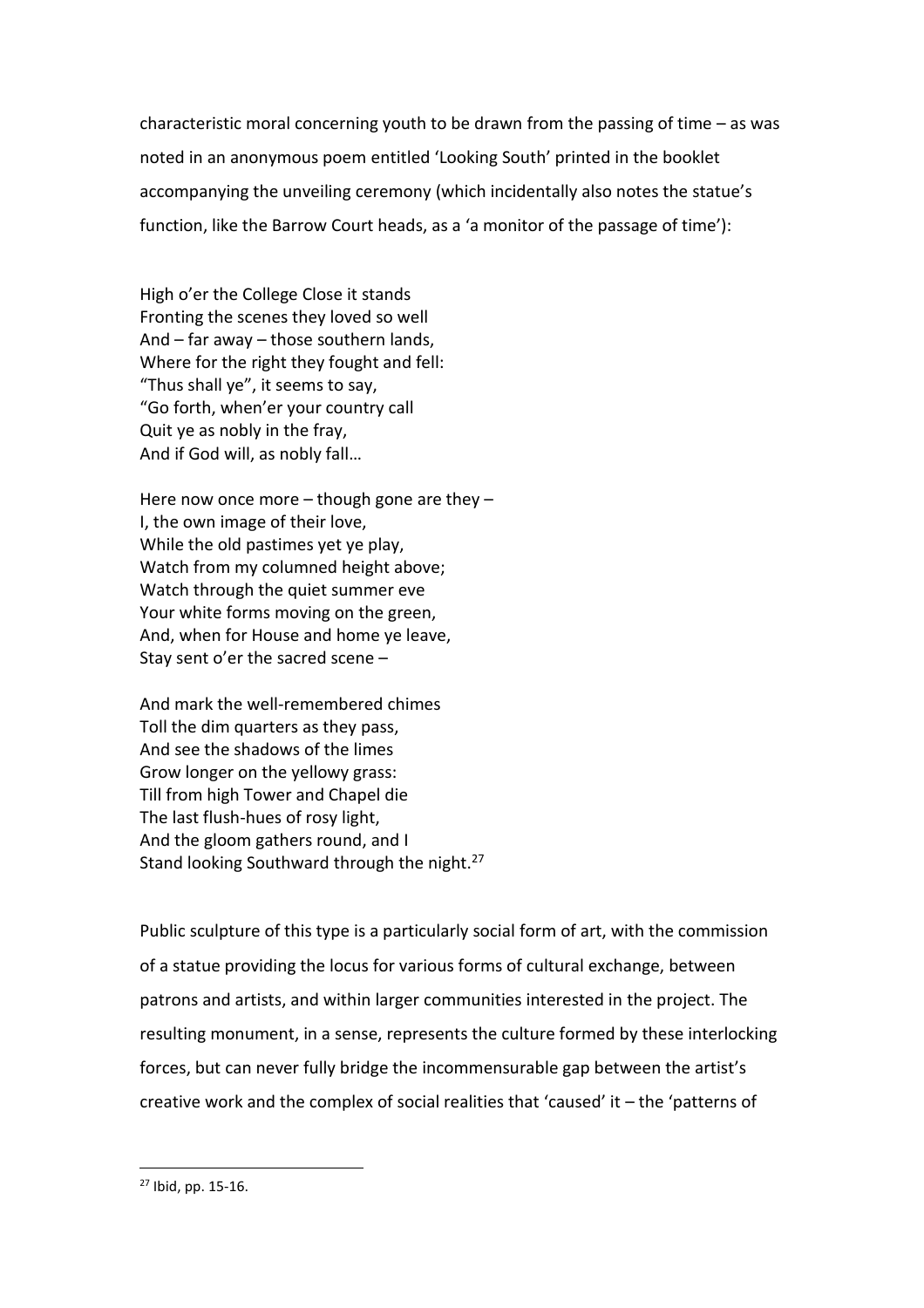intention' to use Michael Baxandall's phrase.<sup>28</sup> Even in such remarkably well-realised works as the Leeds statues, or the Clifton *St. George*, tensions are apparent between the 'aesthetic' taste of a wealthy individual and the puritanical or utilitarian tendencies within the wider community at Leeds, for example, or between romantic or realistic styles of remembrance at Clifton College. Perhaps the most complete in this respect, because the most fully documented, of Drury's public works is the memorial statue to King Edward VII in Sheffield (fig. 16). Here the archive reveals the story of a sustained campaign of fundraising across Sheffield that resulted not only in the commission of a statue from Drury but also in the creation of a medical home for disabled children. Documents record Drury's close involvement in the development of the project initiated by Sheffield's Mayor Henry Kenyon Stephenson, visits by the sculpture committee to his studio in London, the artist's own visits to Sheffield, and even a site report that he wrote. In the process he devised new relief panels commemorating the virtues of Edward VII - alluding in one representing *Unity* to Rudyard Kipling's elegiac poetry - and in another representing *Philanthropy* to the people of Sheffield's efforts to found a hospital.<sup>29</sup>

The plan to build a Crippled Children's Home - 'where such children may receive both curative treatment and elementary and industrial education' - answered a real need in Sheffield, where a 1911 report from the Education Committee pointed to the prevalence of tuberculosis of the joints in children, and addressed the well-known concerns of the late King whose own sympathies attracted him to 'the cause of helpless little children'. The documents preserved by R. M. Prescott, the town clerk, tell in great detail the story of fundraising through a city-wide public subscription promoted through the local press, with each donation scrupulously recorded from a 'workman's contribution' of £5 to the owner of the Bassett works Samuel Meggit Johnson's donation of £5000 amounting eventually to a grand total of £19448. Subsequently the records tell of the careful consideration of comparable institutions and what could be learnt from them in terms of staffing levels and medical

<sup>28</sup> M. Baxandall, *Patterns of Intention: On the Historical Explanation of Pictures*, New Haven and London, Yale University Press, 1985.

<sup>&</sup>lt;sup>29</sup> The remarkably rich archival sources for Sheffield's Edward VII memorial (Sheffield Archives, CA456 and CA658) are discussed in Thomas, as at note 2, pp. 22-33.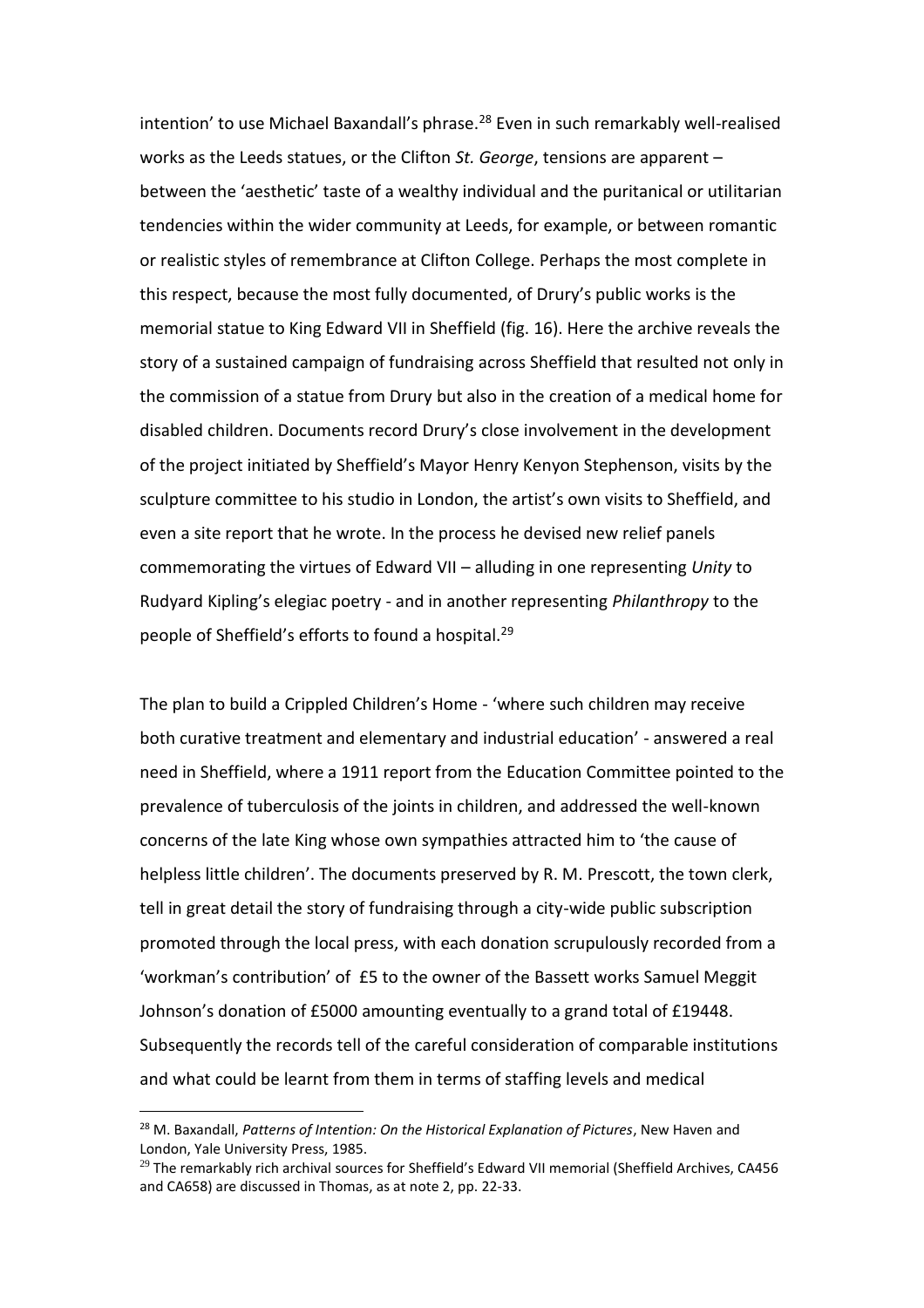treatments, the architectural design of the building to be sited on land in the Rivelin Valley donated by the Duke of Norfolk, and the protracted negotiations with the Treasury and Board of Education to secure its long-term funding. Many of the details of this complex narrative found their way into the design of Drury's remarkable *Philanthropy* relief on the pedestal of his memorial statue – notably the architecturally accurate model of the hospital presented by the figure of Philanthropy to a representative figure of Sheffield's working poor.

The unveiling ceremony for the Edward VII memorial in Fitzalan Square took place on 28 October 1913, when Drury's statue was unveiled by the Duke of Norfolk, with the Duchess of Norfolk laying the foundation stone of the Crippled Children's Home in the Rivelin Valley on the same day. The 'picturesque ceremony' was witnessed by 'dense crowds' and accompanied by speeches in praise of the 'great statue of a great man'.<sup>30</sup> While Drury's achievement was praised and his reputation noted (a student of 'the great sculptor M. Jules Dalou'), much of the coverage in the local press of the unveiling understandably focused on the cherished memory of the late King, whose influence in Sheffield had done much to ward off the rise of republicanism according to the Sheffield Daily Telegraph.<sup>31</sup> The epideictic oratory in praise of Edward VII during the ceremony accompanied and at times responded directly to the allegorical imagery of the bronze panels on the pedestal, particularly in the speech of Henry Kenyon Stephenson, the one man who had done so much to see through the project and who the documents reveal had taken such a close interest in Drury's execution of it. Photographs of the bas-reliefs were reproduced in the Sheffield Daily Independent, and an account of their iconography based on Stephenson's speech was printed in the Sheffield Daily Telegraph:

#### THE STORY OF THE PANELS

 $\overline{a}$ 

The four panels of the statue pedestal, which Colonel Stephenson in his statement described in detail, are of unusual interest. The front panel consists of two figures – 'Fame' and 'Truth' holding the inscription 'Edward VII 1841-1901'. The majestic figure of Fame is portrayed with wings, as

<sup>30</sup> *The Sheffield Daily Independent*, Wednesday 29 October 1913, p. 5

<sup>31</sup> *Sheffield Daily Telegraph*, Wednesday 29 October 1913, p. 6.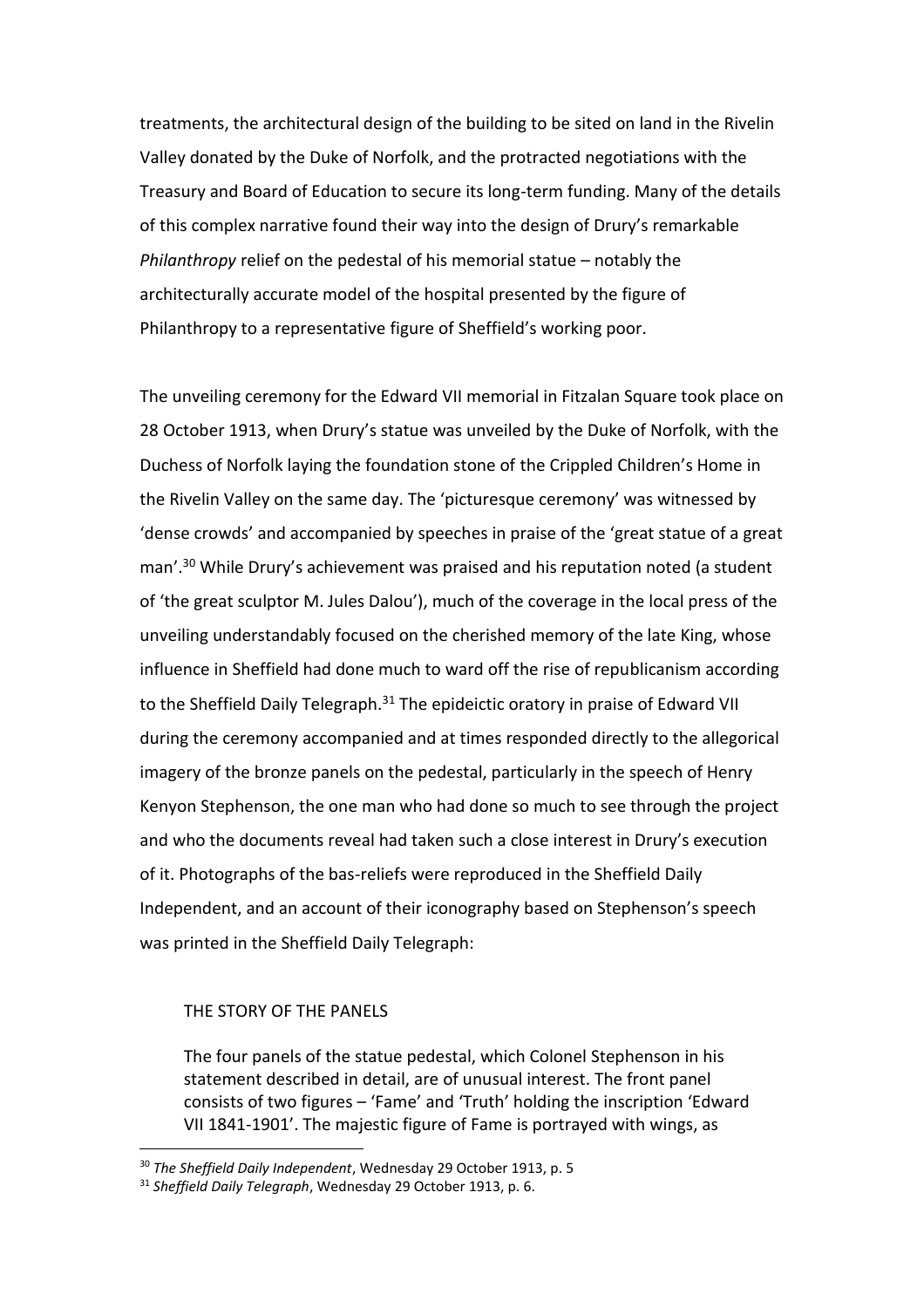fame flies through the length and breadth of the land. Truth is represented by a serene figure with eyes uplifted to the source of Truth.

The back panel represents Peace  $-$  ever the great aim of the late King  $$ being crowned by Gratitude who bears in her left hand an olive branch. Behind Gratitude is a woman holding a small winged figure of Liberty which should be the outcome of Peace. The other two figures express the idea of Rest and Contentment brought about by Peace.

One of the side panels represents Philanthropy in the graceful and stately figure of a woman presenting the Crippled Children's Institution to a finely built man typical of Labour. Near to him is a group of interested spectators, one of these being a poor little cripple who is evidently anticipating benefit from the Institution. Behind him is a poor mother and her babe and an old man, all delightedly interested in what promises to be of great service to the class they represent. Behind the central figure of Philanthropy are two nurses and to the left a mother and the babe she has gratefully received back from the Institution cured. Thus are depicted on this panel Anticipation and Realisation.

The remaining panel is symbolic of Unity  $-$  a woman in the prime of life holding by each hand figures representative of India and China: the idea of Unity is further carried out most convincingly by the presence behind these figures of the North American Indian, the Maori of New Zealand and the Aborigine of Australia.<sup>32</sup>

There was clearly a somewhat insistent emphasis on explaining the message of the panels, which had been the element of the commission which Stephenson and his committee had taken greatest care over and where Drury had 'put a good deal more work in them than I intended at the outset'.<sup>33</sup> To a large extent this message consisted simply of the conventional view of Edward VII as 'the peacemaker', based on his diplomatic contribution to the Entente Cordiale with France, and which was reflected widely in other memorials to the King. Similarly the racial unity supposedly achieved through Edward's exercise of imperial power, celebrated in the relief at the back of the pedestal (and not to the side as reported in the newspaper), is a theme of Rudyard Kipling's elegiac poem The Dead King written in 1910 where the poet refers to the 'marvel of world-gathered armies - one heart and all races', and concludes that 'these were the works of our King; Earth's peace was the proof of them'. Drury would quote Kipling's lines, or rather slightly misquote them, when he

l

<sup>32</sup> *Sheffield Daily Independent*, Monday 27 October 1913, p. 9 for photographs, and *Sheffield Daily Telegraph*, Wednesday 29 October 1913, p. 5 for the explanation.

<sup>&</sup>lt;sup>33</sup> Sheffield, Sheffield Archives, CA 658 (27), Alfred Drury to R. M. Prescott, 20 May 1913.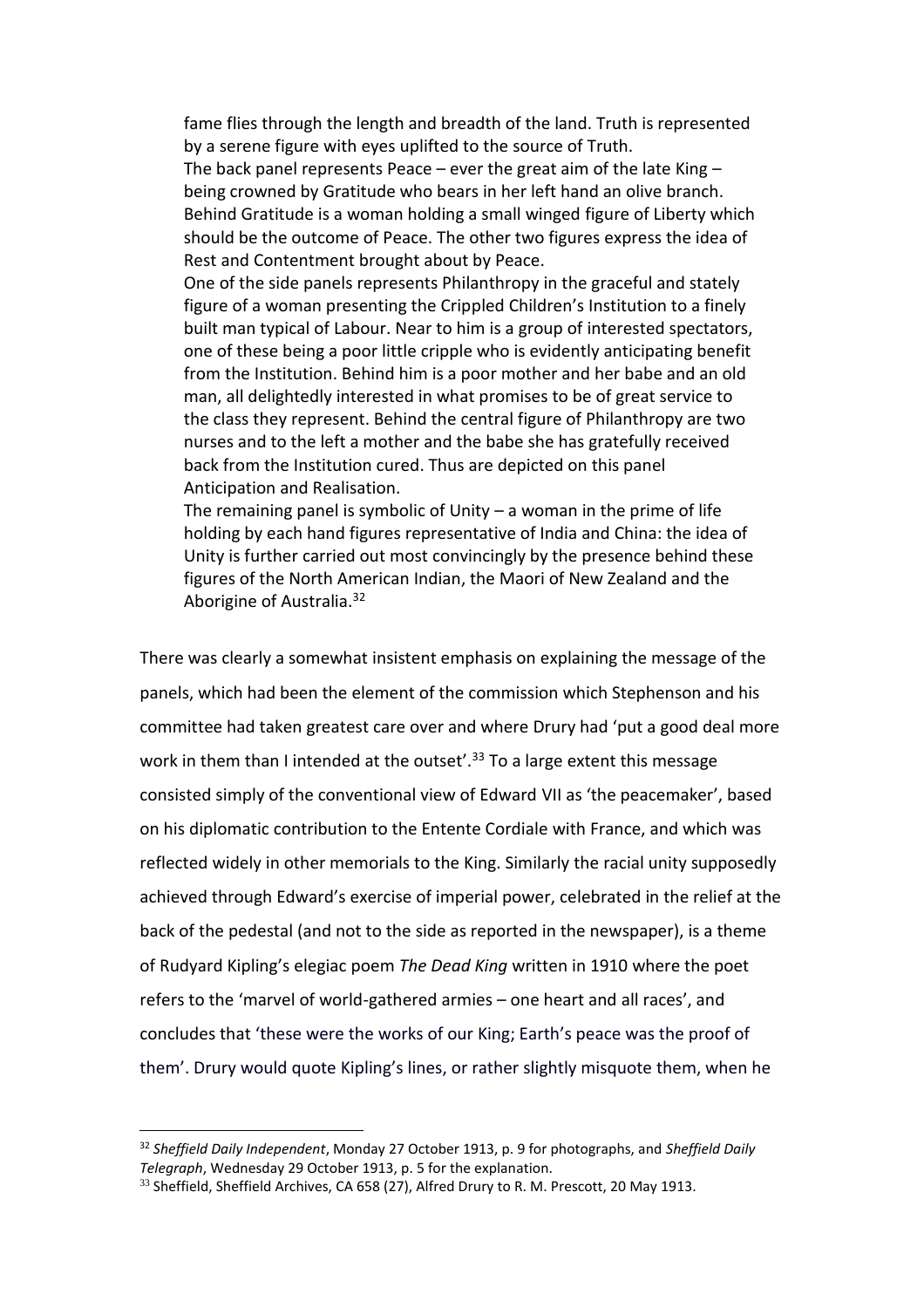exhibited the models for the Sheffield panels shortly afterwards at the Royal Academy exhibition in May 1914: 'Unity. "One heart of all races." - Kipling'.

In the panels, therefore, female allegorical figures articulate the virtues of the departed monarch making his public memorial a symbol of peaceful unity and social cohesion. Interestingly, peace, unity, education and philanthropy were some of the distinctive qualities that pro-suffrage voices claimed that women could bring to politics, as reported in the Sheffield press at this time. For example, the Sheffield Independent reported a speech made by Clara Rackham ('Mrs Harris Rackham') at a meeting of the Sheffield Women's Suffrage Society where she argued that:

One heard people talk sometimes as if the fact that men and women were different was a reason against women having the vote. This was the reason why the National Union thought women's suffrage was going to be of some good to the nation. Because men and women were different, therefore, women were going to bring into politics something that was not there already, and which men could never bring. That was their womanhood and their motherhood and their special knowledge as to home and children.<sup>34</sup>

As we have seen, Drury was particularly fluent in a style of realistic allegory deriving from Dalou where the gracious influence of female beauty and the pacifying and unifying effect of images of motherhood formed an integral part of his public sculpture – from the enlightening nudity of the Leeds lamp standards to the monumental maternity of the Vauxhall Bridge figure of *Education* (of which Drury said 'I think it is one of my best groups').<sup>35</sup> In transferring to the public sphere the domestic forms of maternity and childhood developed in earlier works on a smaller scale, where the artist could be said to have demonstrated a 'special knowledge as to home and children', Drury's public sculpture aimed to perform a similarly cohesive social role to that claimed for women by moderate suffragists. It is interesting, therefore, to note that the same Royal Academy exhibition at which Drury exhibited the models for the Sheffield panels was disrupted several times throughout May 1914 by attacks on art works by militant suffragettes, including pictures by John Singer-Sargent, Herbert Herkomer and George Clausen; and that at

<sup>34</sup> *Sheffield Independent*, Friday 1 May 1914, p. 1

<sup>35</sup> London, National Art Library, 86.PP.2, MSL/1972/4950/47, Alfred Drury to A. L. Baldry, 2 May 1907.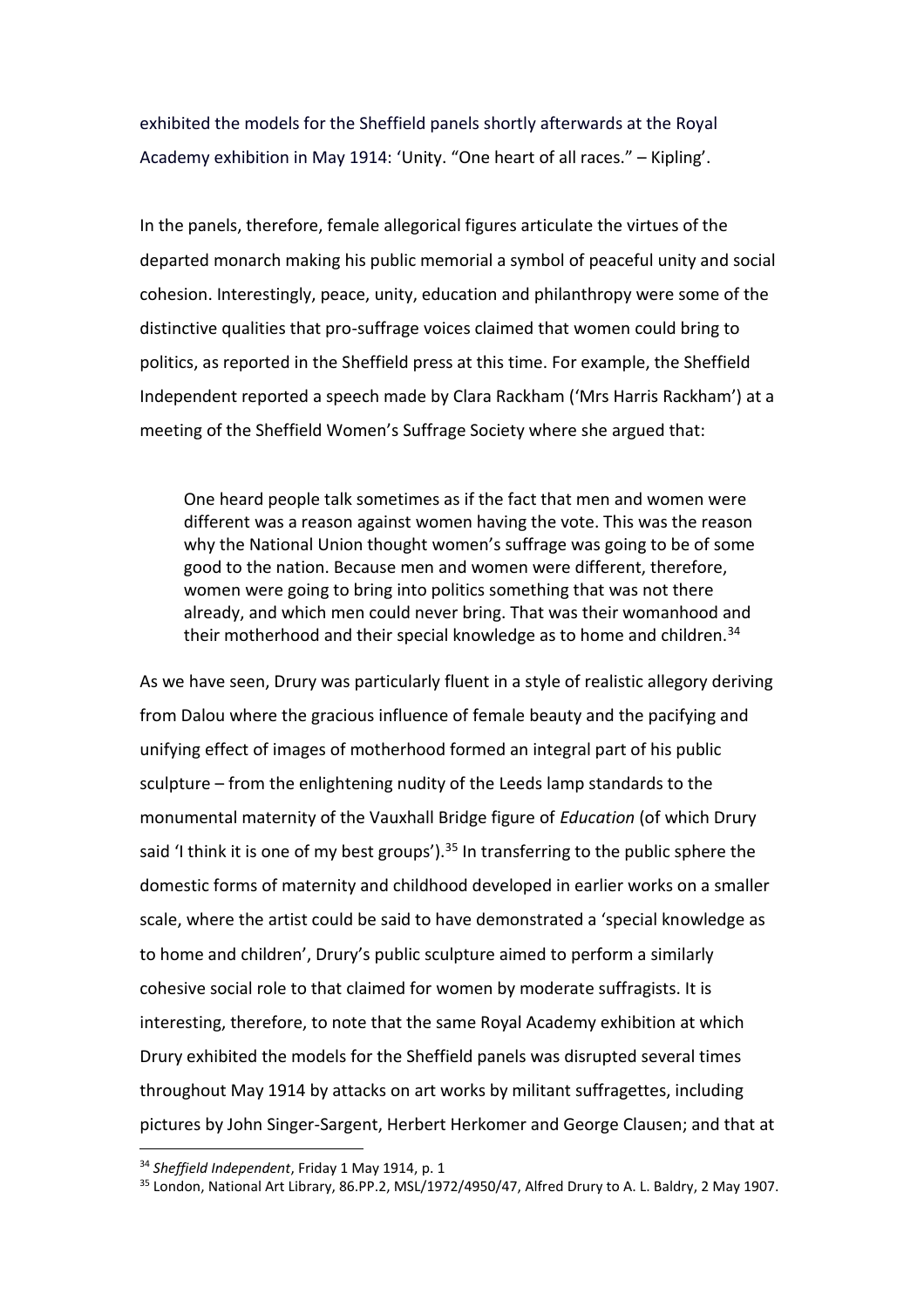the same time that Drury was exhibiting in the Municipal Art Exhibition in Sheffield his Lilith, Griselda and *Head of a Baby*- 'which the sub-title aptly describes "Charming with Childhood's sweet Simplicity"; the head is modelled from Mr. Drury's own child' – the columns of Sheffield's newspapers bristled with headlines about 'Women's War on Art Treasures' and 'Picture Outrages' from 'Women Who Defy Everybody'.

In this context it is interesting to compare the elegant, symbolist treatment of the *Peace* panel (fig. 17), with the more complex and original *Philanthropy* relief (fig. 3). In the first, elongated and beautiful allegorical figures, that show Drury at his most Pre-Raphaelite, enact the crowning of Peace by Gratitude in a composition that closely adapts the artist's previous relief of the Fine Arts from the base of the Queen Victoria memorial of 1905 in Wellington, New Zealand – transforming the iconography of the sister arts into a hymn to peace by removing a palette, replacing a book with a scroll inscribed 'Peacemaker', a violin with an olive branch, and giving a statuette representing sculpture the wings of liberty. The Wellington panel was itself an adaptation of an earlier bas-relief for the statue to Sir Thomas Elder in Adelaide, Australia, set up in 1903, the model for which Drury can be seen discussing with his Australian patrons in his Gunter Grove studio in a photograph (fig. 18).<sup>36</sup> Here we see Drury the accommodating and successful artist, fluently adapting his repertoire of forms to the circumstances of each commission and the requirements of his patrons. Alfred Gilbert's uncompromising pursuit of an artistic ideal, with the frequent conflicts with patrons that accompanied it, was not Drury's way. To note this does not diminish, however, the subtle poetry of Drury's art in translating his patrons' unformed wishes into agreeable forms – or in the case of commissions like the Sheffield memorial to orchestrate the numerous and sometimes conflicting voices revealed by the archive into a harmonious whole.

By contrast the *Philanthropy* relief does not deal solely with an abstract virtue in a purely allegorical manner, but with the specific circumstances of the city-wide

 $36$  Thomas, as at note 2, p. 48.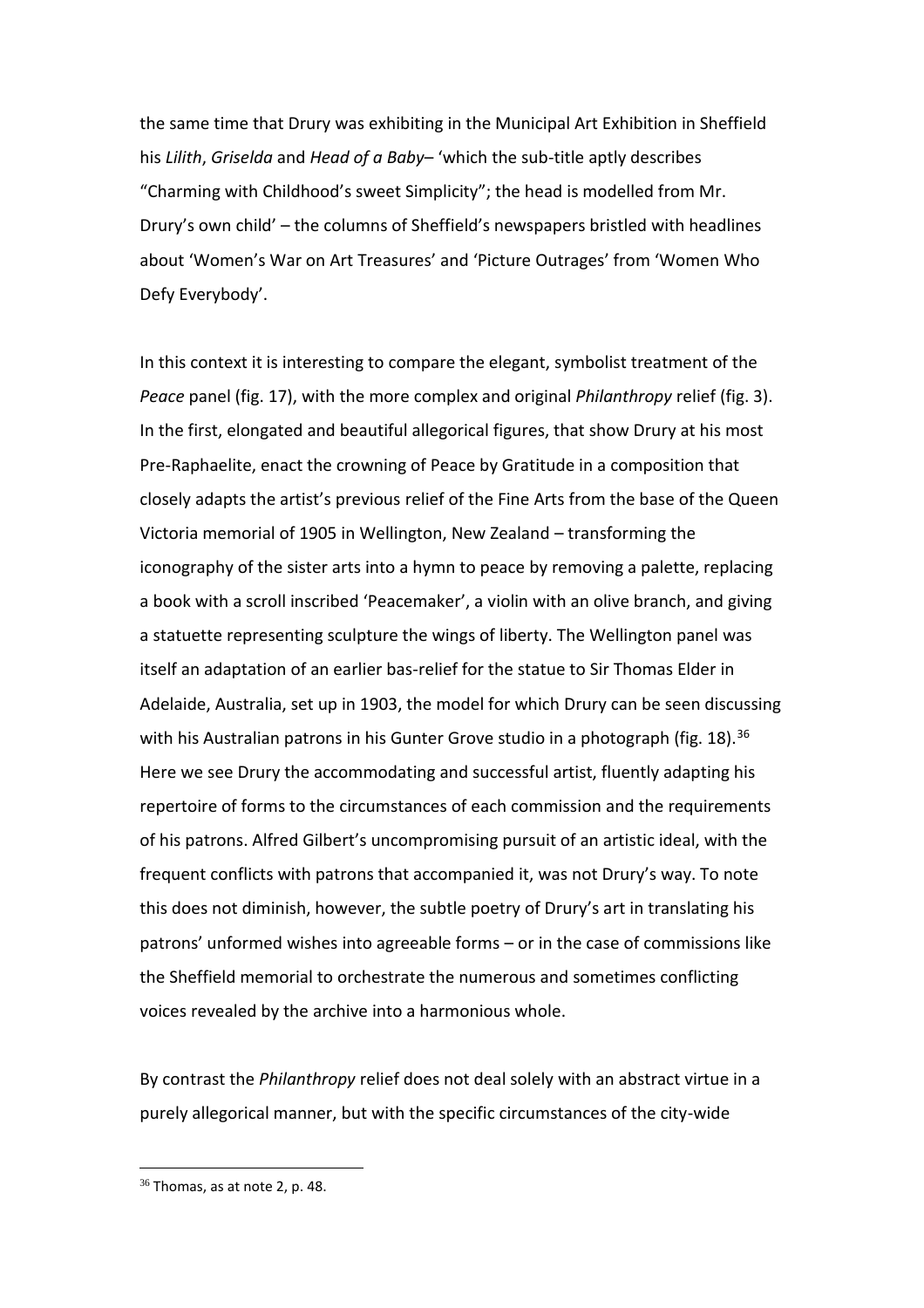fundraising and planning for the, as yet, unrealised project of a medical home for disabled children. At the time of the statue's unveiling this panel served to advertise what some subscribers saw as the true memorial to Edward VII  $-$  not the statue in bronze, but an institution actively addressing social problems and improving life for the people of Sheffield (interestingly photographs of the finished hospital in Sheffield's archive show that plaster versions of Drury's relief panels were displayed in its entrance hall, presumably to represent the values the institution embodied and to influence the education and treatment of the children it served). The fact that this goal had not yet been achieved is reflected in the complex narrative structure of Drury's relief: on the one hand, the composition can be read from left to right as a story of philanthropic donation from the upper classes to the labouring poor ('all delightedly interested in what promises to be of great service to the class they represent'); on the other, from right to left, as a narrative of anticipation and realisation from the 'poor little cripple who is evidently anticipating benefit from the Institution' to the 'mother and the babe she has gratefully received back from the Institution cured'. This double narrative movement creates a visual balance at the centre of the composition around the architectural model, together with a certain equality of status between the priestess-like figure of Philanthropy and the seminude and muscular figure of Labour.

The latter figure reveals Drury drawing on another side of Dalou's art: his impressive ability to convey the quiet heroism of labour without condescension or sentimentality, as in *The Great Peasant* for the planned *Monument aux Ouvriers* (cast posthumously in 1904). Wearing boots instead of clogs, Drury's labourer is industrial rather than rural, but nevertheless conveys the gravitas and some of the political associations of Dalou's Great Peasant, and is stylistically at variance with the other figures on the pedestal. Reading against the grain, but with the prevailing right to left rhythm of the relief (going backwards into the future as it were), it is possible to see *him* as the donor of the hospital – the 'workman's contribution of £5' – and as a type of 'ragged trousered philanthropist' who might well say, with Frank Owen the leading character of Robert Tressell's novel, 'all these things are produced by those who work. We do our full share of the work, therefore we should have a full share of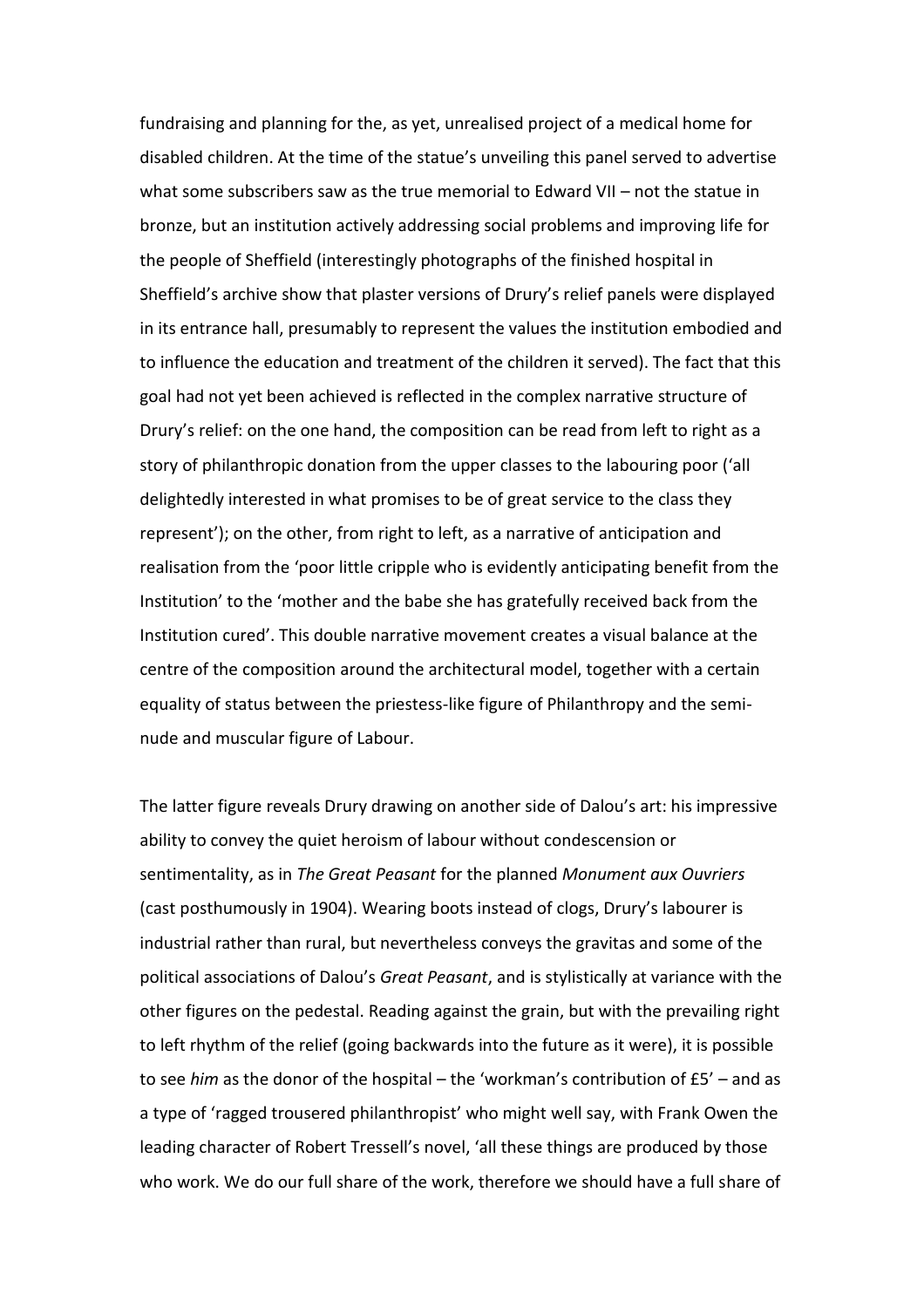the things that are made by work'.<sup>37</sup> Certainly, when the Edward VII memorial is seen from the side in Fitzalan Square, the figure of the worker dressed only in creased and frayed trousers contrasts vividly with the profile view above of the monarch splendidly arrayed in military uniform and the elaborate folds of the cloak of the garter.

Whether or not this political reading of the *Philanthropy* relief is warranted, this work with its complex treatment of narrative, representing a moment when it provided a memorial of the future, and with its focus on the relationship between children and the wider community, provides a good point at which to conclude this discussion of Drury's concern with sculpture's living presence and its temporality. The artist's best known works created for exhibition or the home, such as *Griselda* and *The Age of Innocence*, have been associated here with poetic texts known to the artist in order to argue that they exemplify moral characteristics such as 'patient selfpossession' or 'beautiful purity' as a form of realistic allegory capturing an enduring instant, and distilling universal meaning in a particular likeness. In particular, it was argued that the artist's abiding interest in childhood could be related to a Wordsworthian sensibility that gave rise to the 'touch of poetic originality' appreciated by contemporary critics like Baldry. In public works this was often aligned thematically with a subtle awareness of temporality and sculpture's role in forging collective memory, making Drury one of the most effective makers of memorials of his age, as well as one of the most psychologically insightful sculptors of children.

#### Illustrations:

 $\overline{a}$ 

1. Alfred Drury, *The Age of Innocence*, 1897, bronze, h: 38cm. Private Collection. (photo: Theresa Mikuriya)

2. Alfred Drury, *St. George*, 1904, bronze, h: 2.44cm (statue), 600cm (monument). South African War Memorial, Clifton College, Bristol. (photo: Ben Thomas)

<sup>37</sup> R. Tressell, *The Ragged Trousered Philanthropists* (first published in 1914), Ware, Wordsworth Classics, 2012, p. 51.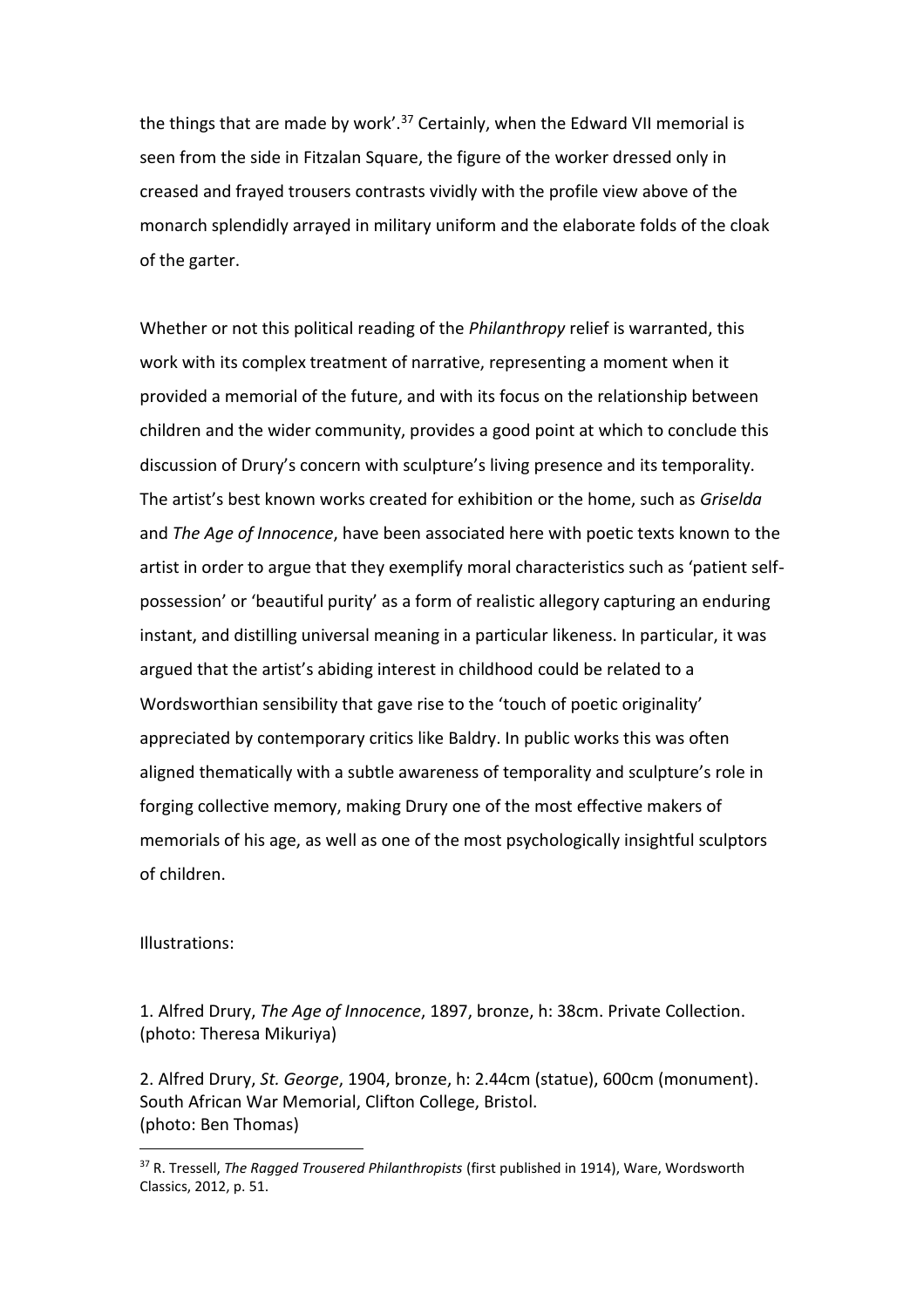3. Alfred Drury, *Philanthropy*, 1913, bronze, h: 132cm. Edward VII Memorial, Fitzalan Square, Sheffield. (photo: Ben Thomas)

4. William Wordsworth, *Collected Poems*, 1873. Private Collection. (photo: Jolyon Drury)

5. Alfred Drury, *Spencer Compton, 8th Duke of Devonshire*, 1910, bronze, h: 260cm. Western Lawns, Eastbourne. (photo: Ben Thomas)

6. Alfred Drury, *Inspiration*, 1907, bronze, h: 61cm. Private Collection. (photo: Theresa Mikuriya)

7. Alfred Drury, *Griselda*, 1896, bronze, h: 45cm. Private Collection. (photo: Theresa Mikuriya)

8. Alfred Drury, *My Queen*, 1896, bronze, h: 51cm. Private Collection. (photo: Theresa Mikuriya)

9. Garden Exedra, Barrow Court. (photo: Ben Thomas)

10. Alfred Drury, *February*, 1898, stone, h: 50cm (approximately). Garden Exedra, Barrow Court. (photo: Ben Thomas)

11. Alfred Drury, *April*, 1898, stone, h: 50cm (approximately). Garden Exedra, Barrow Court. (photo: Ben Thomas)

12. Alfred Drury, *August*, 1898, stone, h: 50cm (approximately). Garden Exedra, Barrow Court. (photo: Ben Thomas)

13. Alfred Drury, *Morn*, 1903, bronze, h: 198cm. City Square, Leeds. (photo: Ben Thomas)

14. Alfred Drury, *October*, 1898, stone, h: 50cm (approximately). Garden Exedra, Barrow Court. (photo: Ben Thomas)

15. Alfred Drury, *Even*, 1903, bronze, h: 198cm. City Square, Leeds. (photo: Ben Thomas)